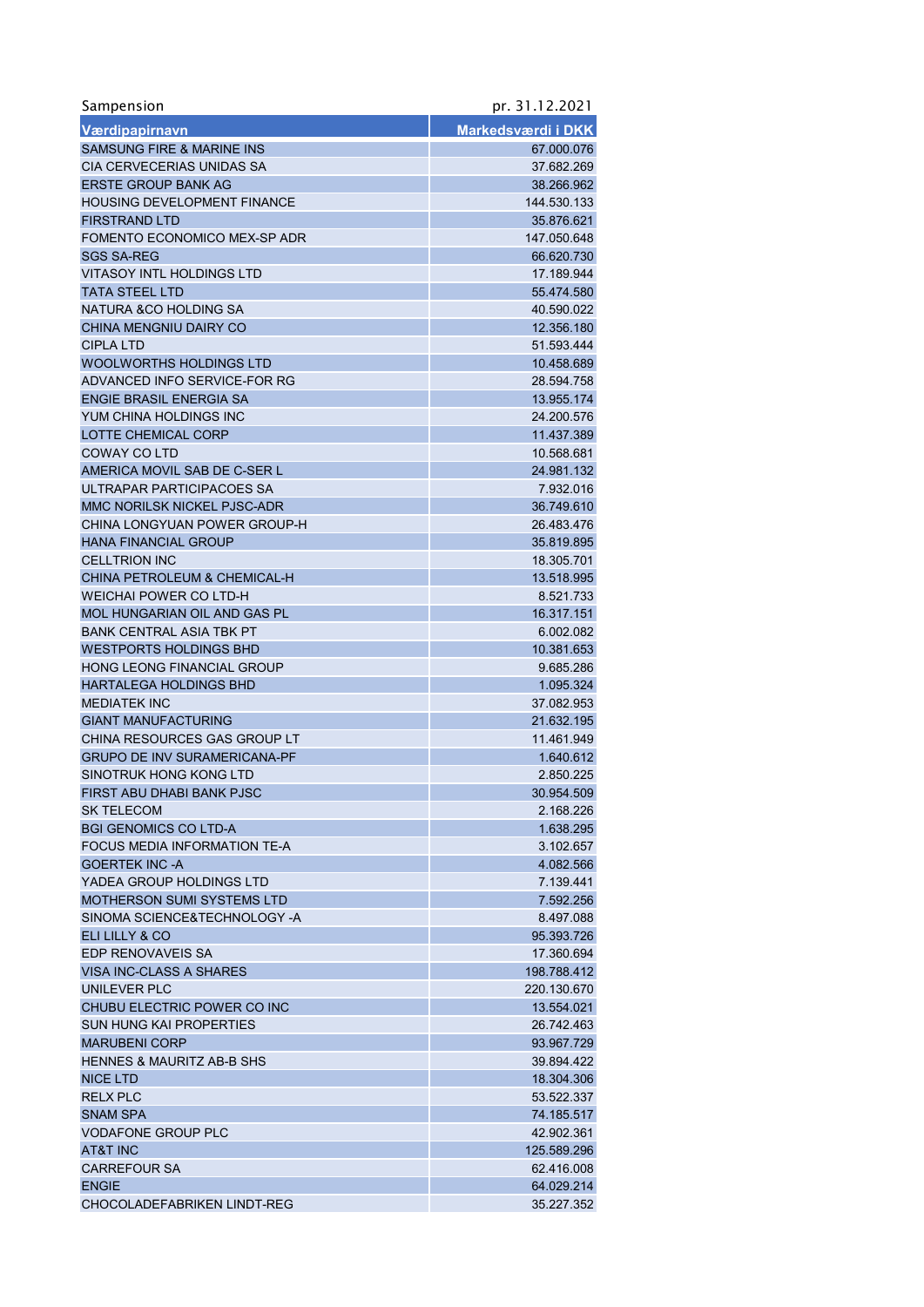| <b>L'OREAL</b>                       | 116.345.806 |
|--------------------------------------|-------------|
| <b>ORICA LTD</b>                     | 9.358.381   |
| RAIFFEISEN BANK INTERNATIONA         | 23.111.942  |
| <b>BCE INC</b>                       | 159.511.221 |
| POWER CORP OF CANADA                 | 106.513.886 |
| ANTOFAGASTA PLC                      | 11.554.483  |
| LVMH MOET HENNESSY LOUIS VUI         | 103.012.037 |
| <b>SCHINDLER HOLDING AG-REG</b>      | 16.690.097  |
| SAINSBURY (J) PLC                    | 63.552.586  |
| <b>SIEMENS AG-REG</b>                | 109.884.760 |
| STORA ENSO OYJ-R SHS                 | 73.644.067  |
| <b>BANCO SANTANDER SA</b>            | 29.322.788  |
| <b>CELANESE CORP-SERIES A</b>        | 15.035.782  |
| <b>CUMMINS INC</b>                   | 106.550.842 |
| SOUTHWEST AIRLINES CO                | 19.367.337  |
| <b>MCDONALD'S CORP</b>               | 149.599.049 |
| MICROCHIP TECHNOLOGY INC             | 27.877.855  |
| <b>SYNOPSYS INC</b>                  | 33.088.992  |
| <b>SEALED AIR CORP</b>               | 26.505.236  |
| STANLEY BLACK & DECKER INC           | 34.076.971  |
| <b>SYSCO CORP</b>                    | 30.952.355  |
| MOLSON COORS BREWING CO -B           | 28.931.114  |
| <b>VERISK ANALYTICS INC</b>          | 36.939.792  |
| <b>VENTAS INC</b>                    | 42.610.956  |
| <b>VERIZON COMMUNICATIONS INC</b>    | 133.974.415 |
| <b>WESTERN UNION CO</b>              | 13.395.314  |
| AMERISOURCEBERGEN CORP               | 125.166.503 |
| APPLIED MATERIALS INC                | 90.993.058  |
| <b>BECTON DICKINSON AND CO</b>       | 49.416.966  |
| <b>BIOGEN INC</b>                    | 44.928.740  |
| <b>BALL CORP</b>                     | 33.178.515  |
|                                      | 71.049.083  |
| <b>BRISTOL-MYERS SQUIBB CO</b>       |             |
| <b>CONOCOPHILLIPS</b>                | 67.329.178  |
| DISCOVER FINANCIAL SERVICES          | 55.225.139  |
| DEVON ENERGY CORPORATION             | 36.761.900  |
| <b>EBAY INC</b>                      | 89.165.834  |
| <b>EOG RESOURCES INC</b>             | 44.725.205  |
| <b>FIFTH THIRD BANCORP</b>           | 42.869.316  |
| <b>GENUINE PARTS CO</b>              | 28.967.252  |
| <b>INTL FLAVORS &amp; FRAGRANCES</b> | 21.593.086  |
| <b>INTUIT INC</b>                    | 111.203.018 |
| <b>TWENTY-FIRST CENTURY FOX-A</b>    | 6.166.415   |
| <b>ANTHEM INC</b>                    | 120.157.896 |
| UNITED RENTALS INC                   | 30.827.624  |
| HEWLETT PACKARD ENTERPRISE           | 89.124.586  |
| NIPPON PROLOGIS REIT INC             | 10.633.834  |
| <b>LEAR CORP</b>                     | 18.833.389  |
| <b>COOPER COS INC/THE</b>            | 21.725.539  |
| SHOPIFY INC - CLASS A                | 170.672.270 |
| LENNOX INTERNATIONAL INC             | 21.439.719  |
| <b>POSTE ITALIANE SPA</b>            | 19.710.531  |
| LUNDBERGS AB-B SHS                   | 24.925.504  |
| <b>LUNDIN MINING CORP</b>            | 15.843.488  |
| <b>EPIROC AB-B</b>                   | 33.869.276  |
| <b>BAUSCH HEALTH COS INC</b>         | 19.266.007  |
| ON SEMICONDUCTOR CORP                | 61.976.579  |
| <b>LINDE PLC</b>                     | 152.600.072 |
| <b>SARTORIUS STEDIM BIOTECH</b>      | 35.886.529  |
| <b>HEICO CORP</b>                    | 56.083.037  |
| <b>DOCUSIGN INC</b>                  | 23.278.607  |
| ERIE INDEMNITY COMPANY-CL A          | 15.329.232  |
| M&G PLC                              | 41.173.607  |
| <b>MAGELLAN FINANCIAL GROUP LTD</b>  | 16.739.286  |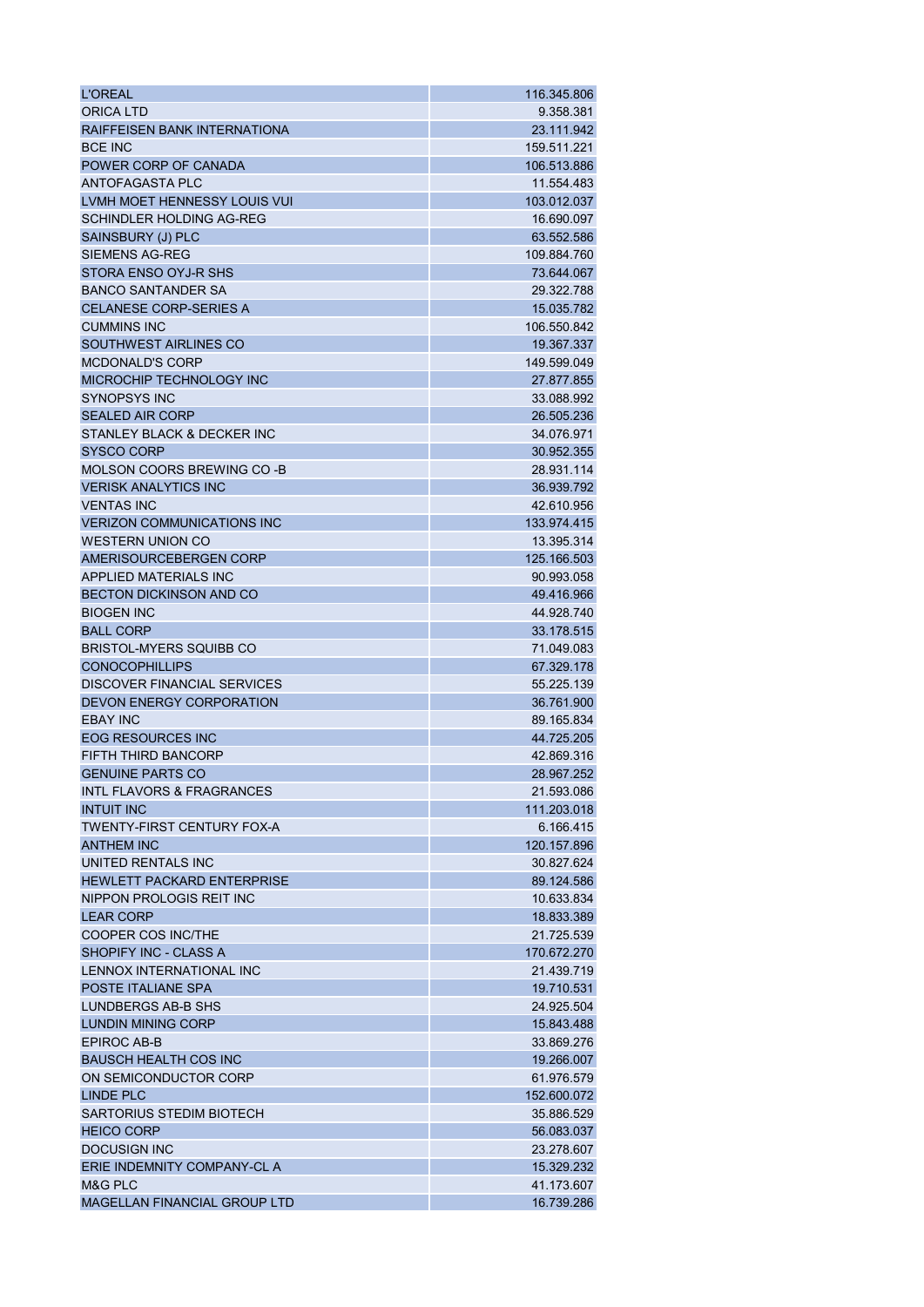| MOLINA HEALTHCARE INC                                   | 37.391.765               |
|---------------------------------------------------------|--------------------------|
| CAPITALAND INTEGRATED COMMER                            | 13.065.150               |
| <b>ETSY INC</b>                                         | 24.547.260               |
| SOLAREDGE TECHNOLOGIES INC                              | 30.756.071               |
| <b>QIAGEN N.V.</b>                                      | 42.877.591               |
| MONOLITHIC POWER SYSTEMS INC                            | 21.349.925               |
| <b>FUTU HOLDINGS LTD-ADR</b>                            | 20.886.464               |
| <b>FIVERR INTERNATIONAL LTD</b>                         | 8.885.052                |
| LUCID GROUP INC                                         | 19.344.985               |
| <b>PFIZER INC</b>                                       | 248.580.109              |
| <b>WATERS CORP</b>                                      | 17.788.826               |
| TAKEDA PHARMACEUTICAL CO LTD                            | 19.052.379               |
| <b>KEYENCE CORP</b>                                     | 52.829.152               |
| <b>TAIYO NIPPON SANSO CORP</b>                          | 8.603.236                |
| <b>FUJITSU LTD</b>                                      | 107.114.669              |
| <b>FANUC CORP</b>                                       | 20.506.722               |
| MURATA MANUFACTURING CO LTD                             | 21.642.212               |
| <b>TOYOTA MOTOR CORP</b>                                | 120.550.877              |
| <b>FUJI HEAVY INDUSTRIES LTD</b>                        | 21.266.477               |
| <b>MITSUBISHI CORP</b>                                  | 25.389.262               |
| <b>SUMITOMO MITSUI FINANCIAL GR</b>                     | 23.184.052               |
| <b>NIPPON YUSEN KK</b>                                  | 58.109.363               |
| NIPPON BUILDING FUND INC                                | 8.453.554                |
| <b>ASML HOLDING NV</b>                                  | 179.649.147              |
| ATLAS COPCO AB-A SHS                                    | 29.023.711               |
| <b>HUSQVARNA AB-B SHS</b>                               | 17.604.596               |
| NATIONAL GRID PLC                                       | 26.812.646               |
|                                                         |                          |
| <b>TEVA PHARMACEUTICAL IND LTD</b>                      | 3.261.715                |
| <b>VOLVO AB-B SHS</b><br><b>ORKLA ASA</b>               | 16.102.823<br>20.141.287 |
| <b>ASXLTD</b>                                           | 33.999.703               |
| <b>INVESCO LTD</b>                                      | 17.336.485               |
|                                                         |                          |
| <b>TABCORP HOLDINGS LTD</b><br><b>BARRICK GOLD CORP</b> | 15.279.104<br>18.797.288 |
|                                                         | 77.614.358               |
| ASTRAZENECA PLC<br><b>BARCLAYS PLC</b>                  |                          |
| <b>BAYERISCHE MOTOREN WERKE-PRF</b>                     | 21.361.304               |
| DAIMLER AG-REGISTERED SHARES                            | 54.100.283<br>45.753.258 |
| <b>DIAGEO PLC</b>                                       | 58.586.460               |
|                                                         |                          |
| AXA SA<br>LEGAL & GENERAL GROUP PLC                     | 108.704.676              |
| KINDER MORGAN INC                                       | 24.753.859               |
|                                                         | 26.044.719               |
| NISOURCE INC                                            | 23.119.220               |
| <b>NVIDIA CORP</b>                                      | 517.027.636              |
| <b>ONEOK INC</b>                                        | 19.251.269               |
| PG&ECORP                                                | 10.572.473               |
| <b>PENTAIR PLC</b>                                      | 16.020.082               |
| <b>FERROVIAL SA</b>                                     | 15.786.391               |
| <b>COMCAST CORP-CLASS A</b>                             | 141.397.923              |
| <b>CROWN HOLDINGS INC</b>                               | 35.882.879               |
| <b>CENTERPOINT ENERGY INC</b>                           | 23.633.348               |
| <b>CONSOLIDATED EDISON INC</b>                          | 24.514.971               |
| <b>CARMAX INC</b>                                       | 17.188.923               |
| LOWE'S COS INC                                          | 78.844.576               |
| <b>MCKESSON CORP</b>                                    | 168.658.227              |
| <b>MOHAWK INDUSTRIES INC</b>                            | 8.785.065                |
| <b>MICRON TECHNOLOGY INC</b>                            | 154.503.018              |
| PHILLIPS 66                                             | 53.373.283               |
| ROBERT HALF INTL INC                                    | 18.343.915               |
| ROCKWELL AUTOMATION INC                                 | 20.015.539               |
| SIMON PROPERTY GROUP INC                                | 40.496.886               |
| <b>WESTERN DIGITAL CORP</b>                             | 43.342.562               |
| <b>WASTE MANAGEMENT INC</b>                             | 51.839.531               |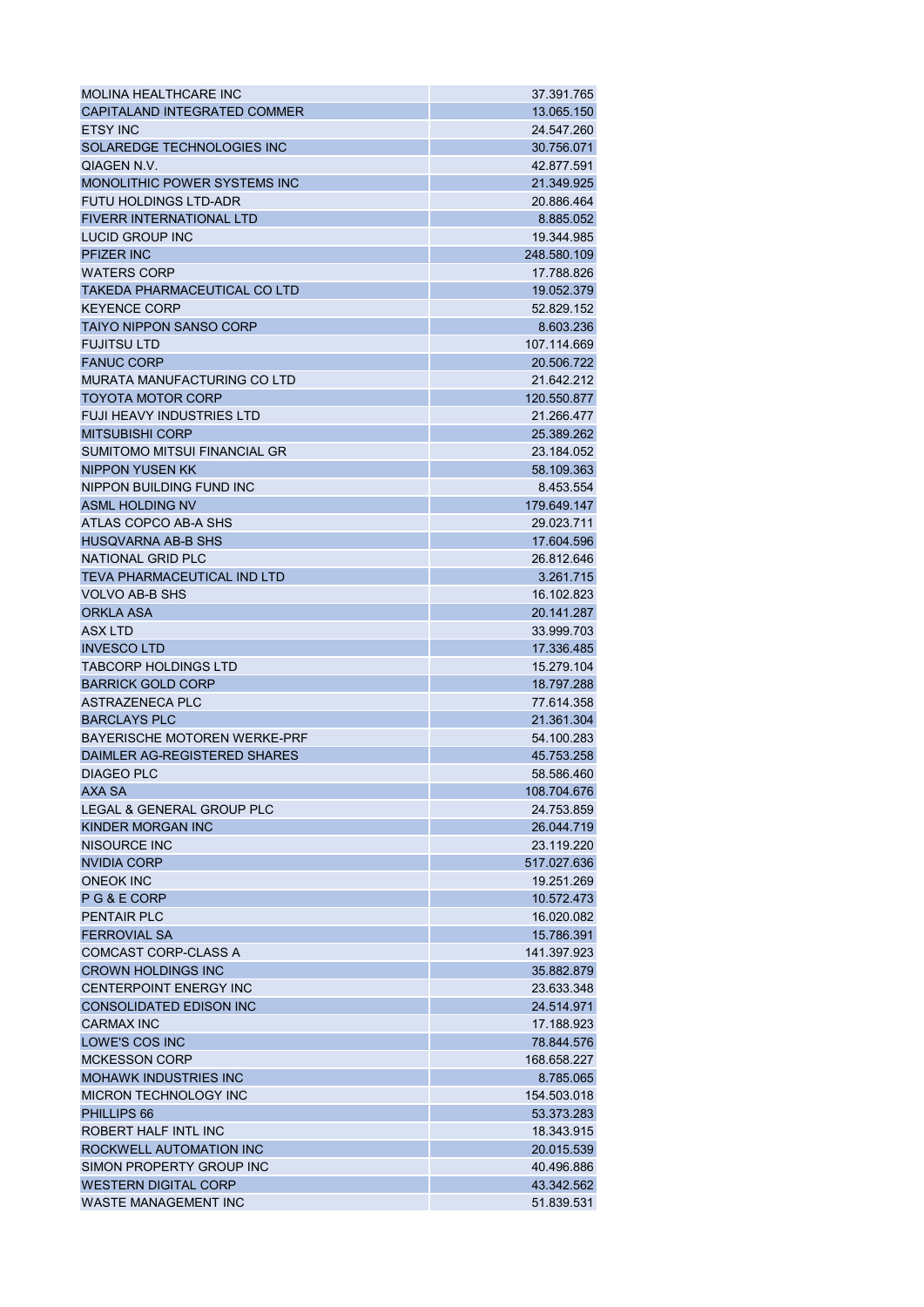| AMERICAN TOWER CORP                 | 56.945.313  |
|-------------------------------------|-------------|
| AMERICAN EXPRESS CO                 | 59.458.730  |
| <b>BORGWARNER INC</b>               | 16.349.782  |
| DOLLAR TREE INC                     | 19.715.518  |
| DOW CHEMICAL CO/THE                 | 22.227.896  |
| <b>HCA HEALTHCARE INC</b>           | 31.054.322  |
| <b>HOME DEPOT INC</b>               | 212.412.765 |
| HORMEL FOODS CORP                   | 20.356.885  |
| <b>KLA-TENCOR CORPORATION</b>       | 35.211.911  |
| TWENTY-FIRST CENTURY FOX - B        | 17.906.552  |
| <b>LKO CORP</b>                     | 56.166.889  |
| <b>CHENIERE ENERGY INC</b>          | 17.929.110  |
| <b>KEYSIGHT TECHNOLOGIES IN</b>     | 30.806.612  |
| <b>PALO ALTO NETWORKS INC</b>       | 23.658.345  |
| <b>WILLIS TOWERS WATSON PLC</b>     | 14.176.290  |
| ALBEMARLE CORP                      | 13.446.654  |
| <b>ALTRIA GROUP INC</b>             | 40.941.265  |
| LIBERTY MEDIA COR-SIRIUSXM A        | 57.875.052  |
| <b>WORKDAY INC-CLASS A</b>          | 24.998.248  |
| <b>IHS MARKIT LTD</b>               | 22.494.125  |
| KONINKLIJKE AHOLD DELHAIZE N        | 26.729.462  |
| DAIWA HOUSE REIT INVESTMENT         | 41.028.699  |
| ATHENE HOLDING LTD-CLASS A          | 32.027.367  |
| ROLLINS INC                         | 36.269.429  |
| <b>INDUSTRIVARDEN AB-C SHS</b>      | 21.611.588  |
| NOVARTIS AG-REG                     | 125.945.486 |
| <b>TAKE-TWO INTERACTIVE SOFTWRE</b> | 19.663.941  |
| INDUSTRIVARDEN AB-A SHS             | 1.618.791   |
| <b>SARTORIUS AG-VORZUG</b>          | 14.037.121  |
| <b>WAYFAIR INC- CLASS A</b>         | 13.702.545  |
| <b>CYBERARK SOFTWARE LTD/ISRAEL</b> | 26.293.399  |
| <b>LUNDIN ENERGY AB</b>             | 23.491.186  |
| <b>TRANE TECHNOLOGIES PLC</b>       | 26.544.953  |
| EQT AB                              | 22.341.377  |
| <b>MODERNA INC</b>                  | 49.780.787  |
| <b>TERADYNE INC</b>                 | 25.676.916  |
| DYNATRACE INC                       | 12.968.963  |
| DRAFTKINGS INC - CL A               | 13.111.987  |
| <b>STELLANTIS NV</b>                | 62.054.391  |
| AIRBNB INC-CLASS A                  | 24.928.433  |
| UNITY SOFTWARE INC                  | 7.095.556   |
| <b>NKT A/S</b>                      | 16.295.374  |
| <b>PANDORA A/S</b>                  | 165.792.824 |
| <b>NOVOZYMES A/S-B SHARES</b>       | 155.492.529 |
| <b>BAVARIAN NORDIC A/S</b>          | 68.025.792  |
| <b>VESTAS WIND SYSTEMS A/S</b>      | 205.512.880 |
| NORDEA INV KLIMA OG MILJO           |             |
| YUE YUEN INDUSTRIAL HLDG            | 7.299.680   |
| <b>HEINEKEN HOLDING NV</b>          | 21.379.528  |
| KIMBERLY-CLARK DE MEXICO-A          | 54.534.176  |
|                                     | 60.399.215  |
| <b>KOMERCNI BANKA AS</b>            | 45.860.098  |
| <b>MONDI PLC</b>                    | 82.625.756  |
| <b>SAMSUNG C&amp;T CORP</b>         | 124.978.673 |
| TATA CONSUMER PRODUCTS LTD          | 50.196.881  |
| <b>HINDUSTAN UNILEVER LTD</b>       | 12.705.459  |
| DR. REDDY'S LABORATORIES            | 4.372.002   |
| <b>KUMBA IRON ORE LTD</b>           | 10.061.893  |
| PTT GLOBAL CHEMICAL PCL-FOR         | 11.209.739  |
| <b>HINDALCO INDUSTRIES LTD</b>      | 26.630.084  |
| <b>KOC HOLDING AS</b>               | 34.023.356  |
| IND & COMM BK OF CHINA-H            | 29.911.086  |
| <b>BANK OF CHINA LTD-H</b>          | 20.851.493  |
| CHINA CONCH VENTURE HOLDINGS        | 16.205.152  |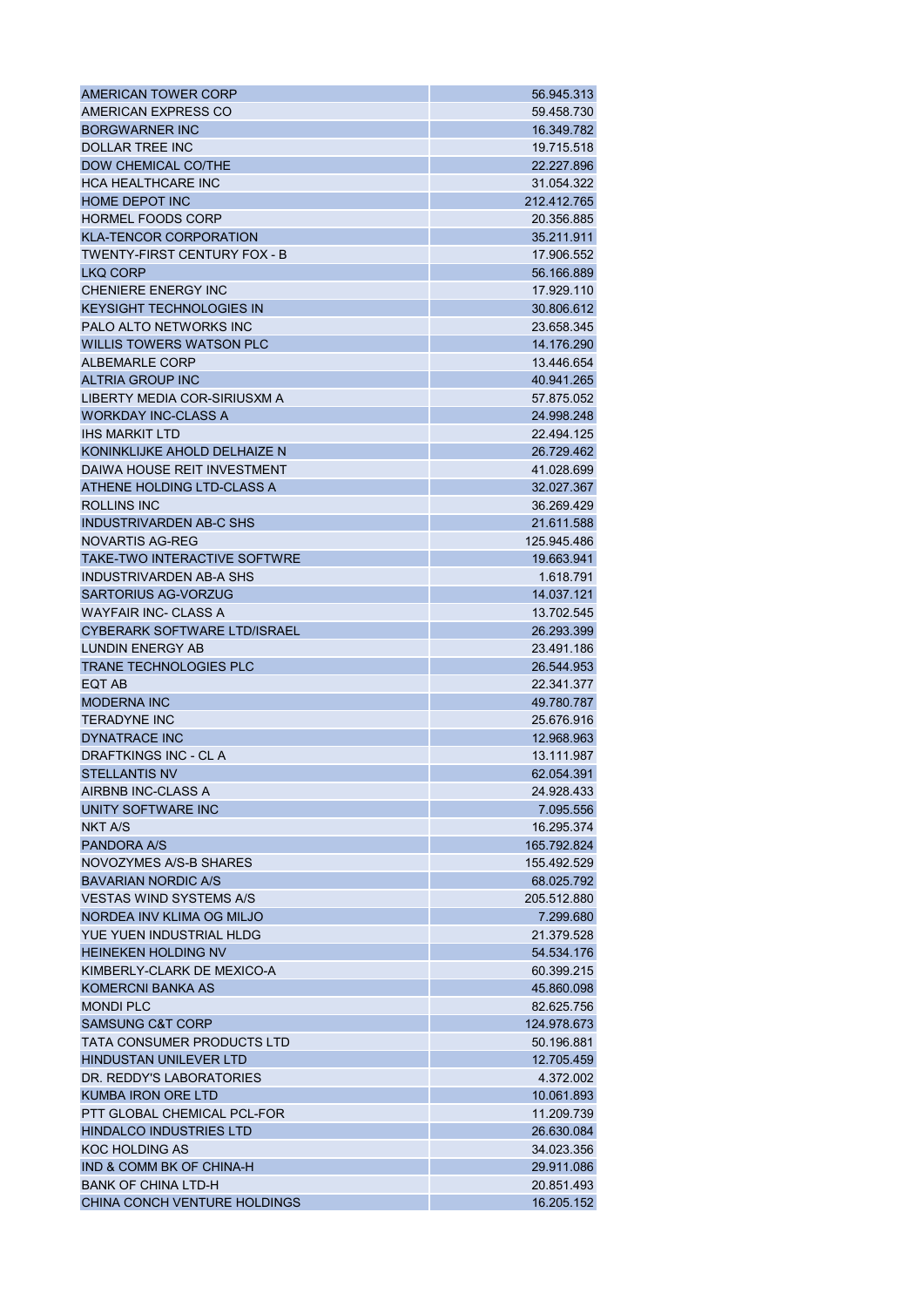| AMBEV SA                              | 6.306.902     |
|---------------------------------------|---------------|
| <b>BANCO BRADESCO SA-PREF</b>         | 16.437.919    |
| <b>HON HAI PRECISION INDUSTRY</b>     | 36.285.882    |
| YUANTA FINANCIAL HOLDING CO           | 5.510.980     |
| NEW CHINA LIFE INSURANCE C-H          | 7.573.073     |
| <b>BANK MANDIRI PERSERO TBK PT</b>    | 8.014.888     |
| <b>POLSKIE GORNICTWO NAFTOWE I</b>    | 16.086.630    |
| <b>TURKCELL ILETISIM HIZMET AS</b>    | 3.463.540     |
| CTBC FINANCIAL HOLDING CO LT          | 35.865.193    |
| <b>FENG TAY ENTERPRISE CO LTD</b>     | 16.201.415    |
| <b>GRUPO MEXICO SAB DE CV-SER B</b>   | 20.586.244    |
| <b>AL RAJHI BANK</b>                  | 26.951.334    |
| <b>RIYAD BANK</b>                     | 22.586.202    |
| <b>BANQUE SAUDI FRANSI</b>            | 13.811.163    |
| SAUDI IND INVESTMENT GROUP            | 11.200.716    |
| <b>BANK ALBILAD</b>                   | 17.199.079    |
| SUZANO PAPEL E CELULOSE SA            | 10.344.981    |
| <b>PTT EXPLORATION &amp; PROD-FOR</b> | 38.161.408    |
| STATE BANK OF INDIA                   | 13.456.337    |
| CHINA MERCHANTS SECURITIES-A          | 6.621.780     |
| <b>G-BITS NETWORK TECHNOLOGY-A</b>    | 7.313.903     |
| HENAN SHUANGHUI INVESTMENT-A          | 4.110.600     |
| CHINA YUHUA EDUCATION CORP L          |               |
|                                       | 3.838.317     |
| LG INNOTEK CO LTD                     | 4.756.514     |
| <b>MAGNIT PJSC</b>                    | 23.547.812    |
| <b>SEEGENE INC</b>                    | 2.438.025     |
| <b>HANWHA SOLUTIONS CORP</b>          | 5.658.629     |
| KINGFA SCI.& TECH CO LTD-A            | 1.852.143     |
| HAIER SMART HOME CO LTD-H             | 3.345.939     |
| SAMSUNG SDI CO LTD                    | 3.667.782     |
| MANGO EXCELLENT MEDIA CO L-A          | 2.378.890     |
| <b>JIUGUI LIQUOR CO LTD-A</b>         | 5.130.310     |
| <b>JD.COM INC - CLA</b>               | 2.413.084     |
| MERCK & CO. INC.                      | 104.494.875   |
| Microsoft                             | 2.039.474.759 |
| <b>LENNAR CORP-A</b>                  | 33.802.950    |
| <b>CANON INC</b>                      | 22.101.946    |
| <b>AEON CO LTD</b>                    | 17.587.522    |
| MITSUBISHI GAS CHEMICAL CO            | 9.340.336     |
| <b>RAKUTEN INC</b>                    | 25.535.148    |
| <b>FUJIFILM HOLDINGS CORP</b>         | 14.478.865    |
| <b>BROTHER INDUSTRIES LTD</b>         | 8.536.604     |
| AISIN SEIKI CO LTD                    | 36.157.477    |
| <b>JAPAN REAL ESTATE INVESTMENT</b>   | 23.659.225    |
| <b>TOKYO ELECTRIC POWER COMPANY</b>   | 28.696.653    |
| <b>AFLAC INC</b>                      | 37.490.612    |
| <b>BROADCOM INC</b>                   | 135.872.221   |
| ELECTROLUX AB-SER B                   | 18.664.701    |
| <b>ISRAEL CHEMICALS LTD</b>           | 27.774.647    |
| <b>BRAMBLES LTD</b>                   | 13.142.401    |
| NATIONAL AUSTRALIA BANK LTD           | 39.236.626    |
| CANADIAN NATL RAILWAY CO              | 91.397.006    |
| ROGERS COMMUNICATIONS INC-B           | 34.732.574    |
| <b>AVIVA PLC</b>                      | 77.733.308    |
| <b>BT GROUP PLC</b>                   | 45.238.632    |
| <b>HENKEL AG &amp; CO KGAA</b>        | 11.659.624    |
| KONE OYJ-B                            | 24.255.727    |
| <b>CHOCOLADEFABRIKEN LINDT-PC</b>     | 284.405.247   |
| <b>NETFLIX INC</b>                    | 128.134.911   |
| <b>NOKIA OYJ</b>                      | 35.788.008    |
| NEWS CORP - CLASS A                   | 41.881.185    |
| <b>SCHRODERS PLC</b>                  | 12.836.348    |
| <b>CHUBB LTD</b>                      | 61.060.668    |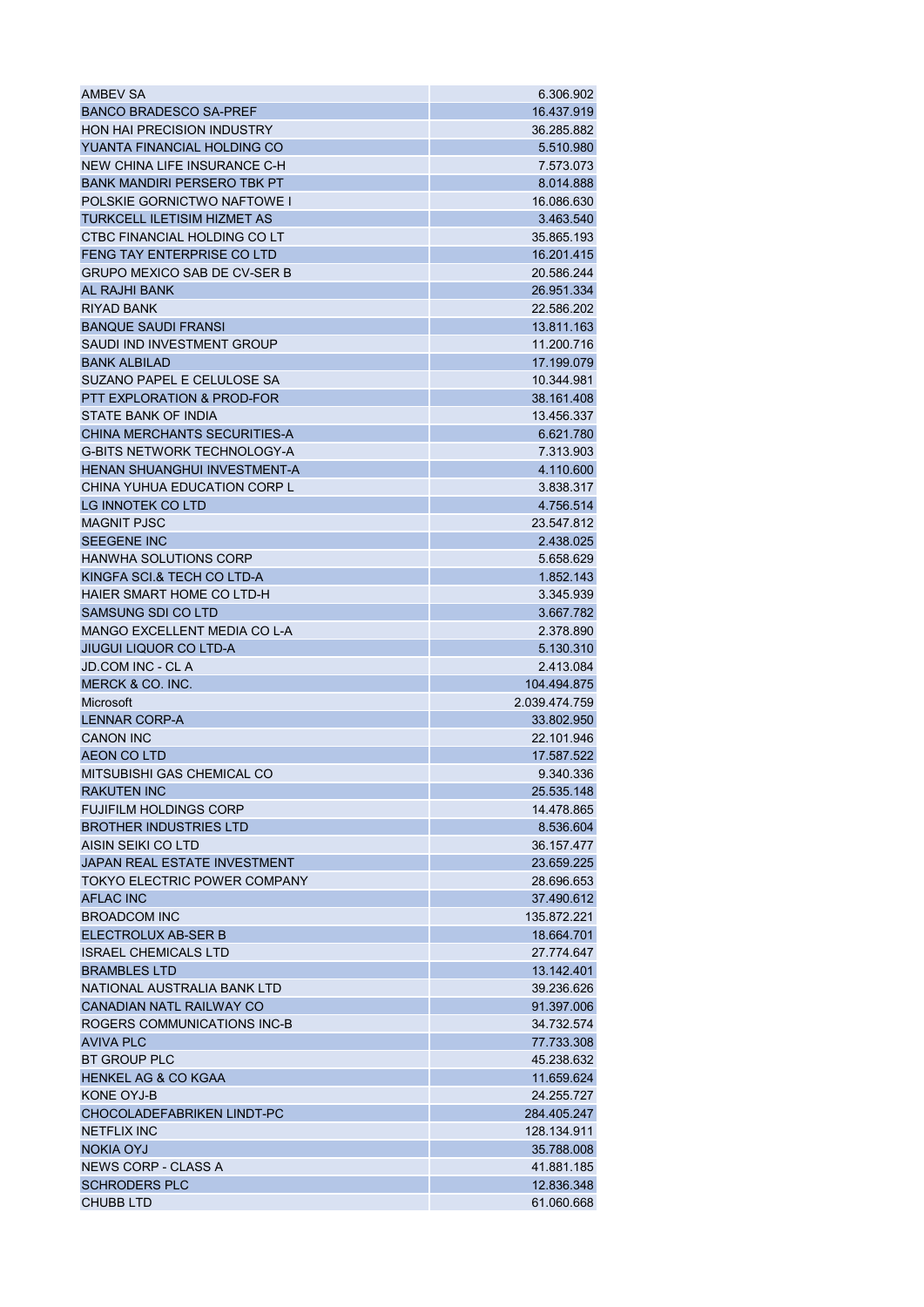| <b>CIGNA CORP</b>                     | 65.264.604  |
|---------------------------------------|-------------|
| CAMPBELL SOUP CO                      | 17.412.150  |
| QUEST DIAGNOSTICS INC                 | 25.252.572  |
| <b>CORNING INC</b>                    | 22.098.292  |
| <b>LOEWS CORP</b>                     | 64.402.691  |
| <b>MARSH &amp; MCLENNAN COS</b>       | 106.666.393 |
| <b>NASDAQ INC</b>                     | 66.790.893  |
| FORD MOTOR CO                         | 149.358.004 |
| <b>HOST HOTELS &amp; RESORTS INC</b>  | 49.076.919  |
| INTERPUBLIC GROUP OF COS INC          | 31.123.054  |
| <b>WR BERKLEY CORP</b>                | 65.505.557  |
| DENTSPLY SIRONA INC                   | 25.107.169  |
| <b>NORDEA BANK ABP</b>                | 50.615.390  |
| <b>EXOR NV</b>                        | 120.669.591 |
| <b>SCENTRE GROUP</b>                  | 17.280.602  |
| WALGREENS BOOTS ALLIANCE INC          | 36.098.229  |
| JAPAN POST HOLDINGS CO LTD            | 5.056.052   |
| RYMAN HEALTHCARE LTD                  | 6.838.951   |
| UGI CORP                              | 8.178.546   |
| START TODAY CO LTD                    | 8.025.706   |
| <b>SS&amp;C TECHNOLOGIES HOLDINGS</b> | 18.242.393  |
| ZILLOW GROUP INC - C                  | 18.033.999  |
| <b>SQUARE INC - A</b>                 | 42.184.149  |
| FISHER & PAYKEL HEALTHCARE C          | 16.124.182  |
| <b>BIOMERIEUX</b>                     | 18.986.372  |
| <b>SCHIBSTED ASA-B SHS</b>            | 10.089.247  |
| SIEMENS HEALTHINEERS AG               | 38.646.663  |
| <b>MOWI ASA</b>                       | 18.626.635  |
| <b>GLOBE LIFE INC</b>                 | 40.320.842  |
| <b>AIR CANADA</b>                     | 13.251.627  |
| <b>HOWMET AEROSPACE INC</b>           | 22.589.067  |
| <b>CARRIER GLOBAL CORP</b>            | 35.877.737  |
| <b>WISETECH GLOBAL LTD</b>            | 14.527.406  |
| CHEWY INC - CLASS A                   | 8.620.048   |
| LONDON STOCK EXCHANGE GROUP           | 16.006.882  |
| CHOW TAI FOOK JEWELLERY GROU          | 21.459.541  |
| 10X GENOMICS INC-CLASS A              | 12.530.857  |
| <b>GUIDEWIRE SOFTWARE INC</b>         | 7.911.589   |
| <b>INPOST SA</b>                      | 4.452.833   |
| <b>VOLVO AB-A SHS</b>                 | 23.177.074  |
| <b>COSMOS PHARMACEUTICAL CORP</b>     | 7.205.261   |
| NUVEI CORP-SUBORDINATE VTG            | 9.379.509   |
| <b>INMODE LTD</b>                     | 6.317.649   |
| <b>SANOFI</b>                         | 56.135.428  |
| <b>SHIMIZU CORP</b>                   | 4.383.243   |
| OTSUKA HOLDINGS CO LTD                | 10.721.097  |
| ORIENTAL LAND CO LTD                  | 14.205.407  |
| <b>ITOCHU CORP</b>                    | 20.107.317  |
| <b>LAWSON INC</b>                     | 32.732.438  |
| ORACLE CORP JAPAN                     | 13.576.847  |
| <b>NEC CORP</b>                       | 27.141.842  |
| <b>MAZDA MOTOR CORP</b>               | 39.241.643  |
| YAMAHA MOTOR CO LTD                   | 17.572.401  |
| UNICHARM CORP                         | 67.308.014  |
| AGILENT TECHNOLOGIES INC              | 26.572.445  |
| AIR PRODUCTS & CHEMICALS INC          | 32.755.812  |
| <b>ERICSSON LM-B SHS</b>              | 16.697.194  |
| <b>TELE2 AB-B SHS</b>                 | 11.947.657  |
| UNICREDIT SPA                         | 13.955.592  |
| <b>CITY DEVELOPMENTS LTD</b>          | 40.464.715  |
| <b>EDF</b>                            | 23.723.270  |
| <b>GROUPE BRUXELLES LAMBERT SA</b>    | 41.182.736  |
| <b>MACQUARIE GROUP LTD</b>            | 57.513.066  |
|                                       |             |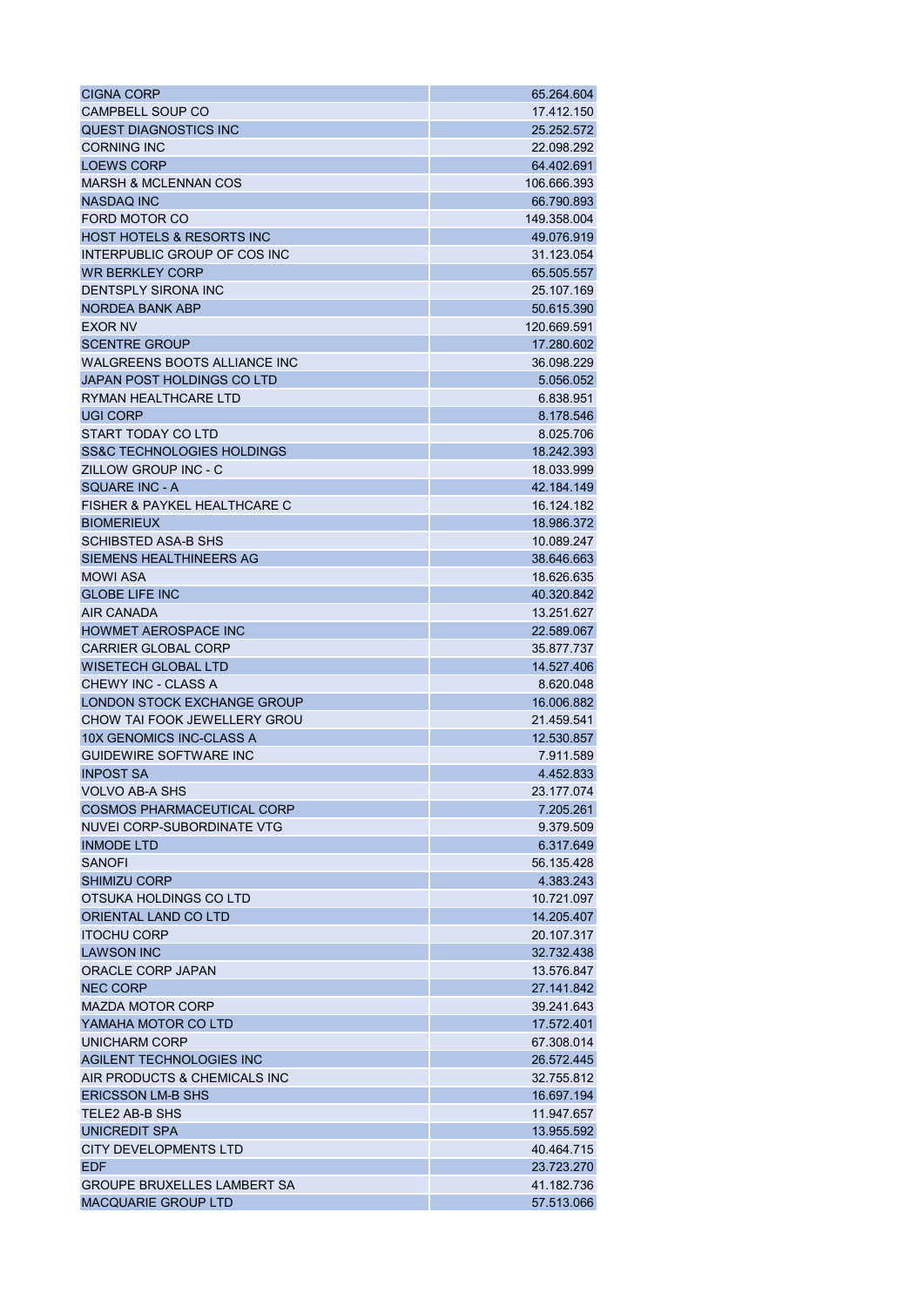| MARVELL TECHNOLOGY GROUP LTD                               | 40.150.086               |
|------------------------------------------------------------|--------------------------|
| EVEREST RE GROUP LTD                                       | 20.164.347               |
| <b>SCHLUMBERGER LTD</b>                                    | 31.798.914               |
| <b>MANULIFE FINANCIAL CORP</b>                             | 30.904.586               |
| RIOCAN REAL ESTATE INVST TR                                | 71.240.305               |
| <b>WESTON (GEORGE) LTD</b>                                 | 46.662.757               |
| <b>BAYER AG-REG</b>                                        | 24.931.159               |
| DEUTSCHE POST AG-REG                                       | 54.454.582               |
| O'REILLY AUTOMOTIVE INC                                    | 21.431.359               |
| OCCIDENTAL PETROLEUM CORP                                  | 41.551.585               |
| PROCTER & GAMBLE CO/THE                                    | 374.723.022              |
| <b>PROLOGIS INC</b>                                        | 59.574.493               |
| TE CONNECTIVITY LTD                                        | 22.670.137               |
| ACS ACTIVIDADES CONS Y SERV                                | 43.293.561               |
| CHIPOTLE MEXICAN GRILL INC                                 | 23.011.225               |
| COCA-COLA CO/THE                                           | 141.990.362              |
| <b>MOODY'S CORP</b>                                        | 28.453.521               |
| <b>MASTERCARD INC - A</b>                                  | 155.811.044              |
| <b>PUBLIC STORAGE</b>                                      | 30.081.503               |
| ROPER INDUSTRIES INC                                       | 26.620.172               |
| <b>TEXAS INSTRUMENTS INC</b>                               | 142.042.448              |
| UNITED PARCEL SERVICE-CL B                                 | 63.374.514               |
| <b>APPLE INC</b>                                           | 2.102.727.200            |
| <b>WALT DISNEY CO/THE</b>                                  | 118.481.652              |
| <b>FACEBOOK INC-CLASS A</b>                                | 529.756.588              |
| <b>HOLOGIC INC</b>                                         | 32.178.784               |
| <b>TRANSURBAN GROUP</b>                                    | 46.907.718               |
| <b>KERING</b>                                              | 29.728.270               |
| <b>CHARTER COMMUNICATIONS INC-A</b>                        | 37.312.684               |
| <b>LIBERTY BROADBAND-A</b>                                 | 34.401.531               |
| <b>SNAP-ON INC</b>                                         | 18.468.397               |
| <b>SKYWORKS SOLUTIONS INC</b>                              | 13.540.491               |
| <b>CK ASSET HOLDINGS LTD</b>                               | 24.876.552               |
| <b>HUNTINGTON BANCSHARES INC</b>                           | 20.515.131               |
| WH GROUP LTD                                               |                          |
| <b>AZRIELI GROUP LTD</b>                                   | 7.879.025                |
| CADENCE DESIGN SYS INC                                     | 8.583.361                |
| <b>IDEXX LABORATORIES INC</b>                              | 31.886.897<br>26.321.553 |
| <b>FERGUSON PLC</b>                                        | 37.526.876               |
|                                                            |                          |
| <b>SEATTLE GENETICS INC</b><br>KNIGHT-SWIFT TRANSPORTATION | 15.996.196<br>36.176.818 |
| <b>NESTLE SA-REG</b>                                       |                          |
|                                                            | 267.063.720              |
| ZURICH INSURANCE GROUP AG                                  | 94.878.755               |
| <b>EQUINOR ASA</b>                                         | 60.087.488               |
| POLA ORBIS HOLDINGS INC                                    | 28.516.089               |
| <b>TOKYO CENTURY CORP</b>                                  | 21.065.485               |
| <b>JD SPORTS FASHION PLC</b>                               | 16.591.849               |
| KKR & CO INC -A                                            | 29.180.156               |
| <b>NEMETSCHEK SE</b>                                       | 10.412.950               |
| <b>AMPOL LTD</b>                                           | 23.797.365               |
| <b>RENESAS ELECTRONICS CORP</b>                            | 13.796.601               |
| DATADOG INC - CLASS A                                      | 45.688.701               |
| <b>JDE PEET'S BV</b>                                       | 12.988.068               |
| <b>SUNRUN INC</b>                                          | 15.187.842               |
| ROYALTY PHARMA PLC- CL A                                   | 9.160.968                |
| PALANTIR TECHNOLOGIES INC-A                                | 15.852.992               |
| LIGHTSPEED POS INC-SUB VOTE                                | 7.100.029                |
| <b>DOORDASH INC - A</b>                                    | 12.976.019               |
| PERSOL HOLDINGS CO LTD                                     | 13.219.341               |
| <b>MELCO RESORTS &amp; ENTERT-ADR</b>                      | 27.982.127               |
| ROBINHOOD MARKETS INC - A                                  | 11.049.572               |
| ASANA INC - CL A                                           | 5.832.852                |
| UPSTART HOLDINGS INC                                       | 10.054.999               |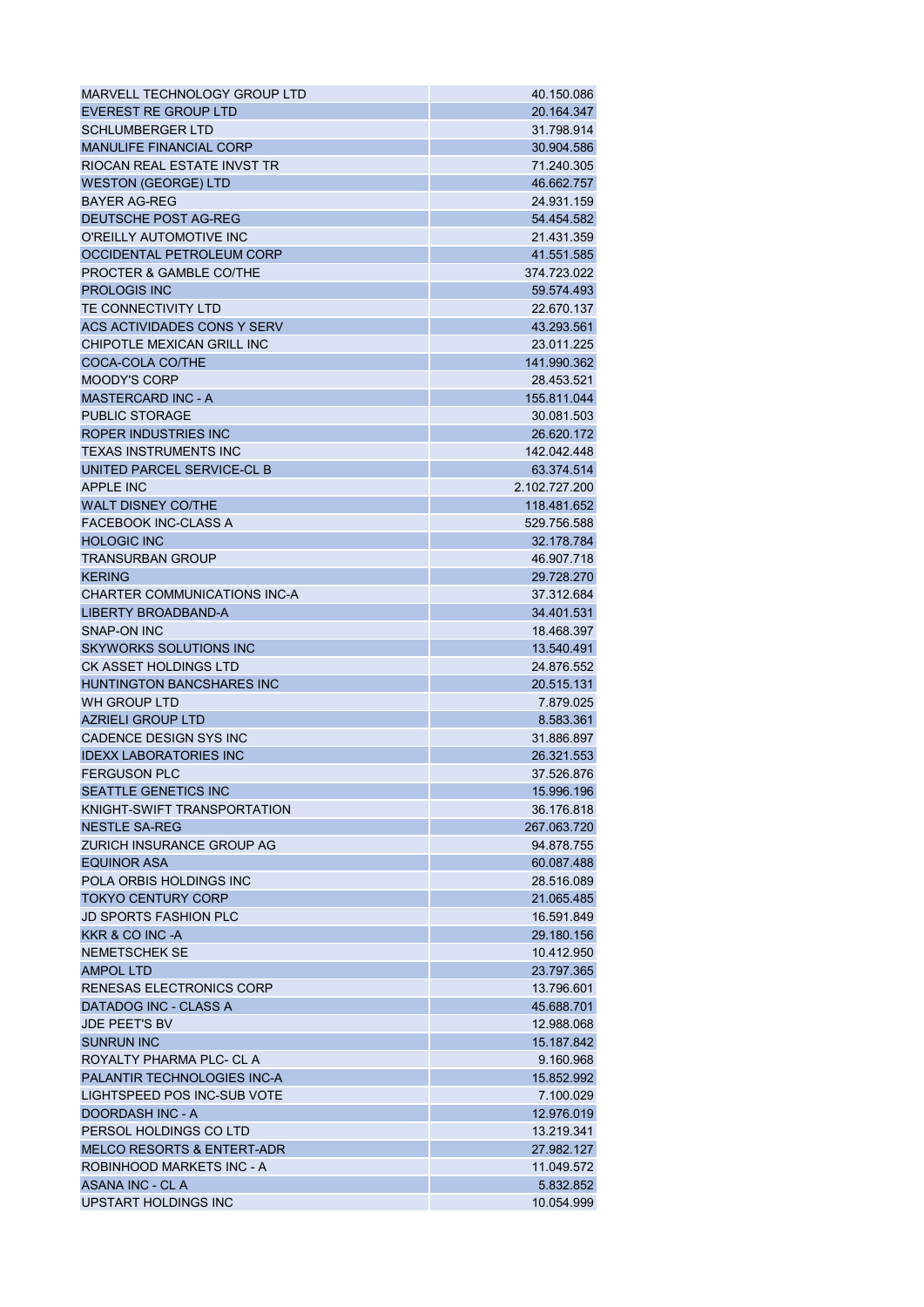| <b>CARLSBERG AS-B</b>               | 295.191.668             |
|-------------------------------------|-------------------------|
| NOVO NORDISK A/S-B                  | 573.088.969             |
| <b>GN STORE NORD A/S</b>            | 31.679.558              |
| <b>ISS A/S</b>                      | 139.784.606             |
| NETCOMPANY GROUP AS                 | 45.070.384              |
| COLOPLAST-B                         | 238.099.947             |
| <b>TATA CONSULTANCY SVCS LTD</b>    | 215.626.962             |
| NIGERIAN BREWERIES PLC              | 16.387.202              |
| UNITED BREWERIES LTD                | 62.409.493              |
| KOC HOLDING AS-UNSPON ADR           | 64.885.723              |
| <b>TAIWAN SEMICONDUCTOR MANUFAC</b> | 438.349.398             |
| NAVER CORP                          | 26.505.014              |
| <b>WEG SA</b>                       | 9.140.547               |
| <b>MTN GROUP LTD</b>                | 17.212.424              |
| IMPALA PLATINUM HOLDINGS LTD        | 8.256.775               |
| ZHEJIANG EXPRESSWAY CO-H            | 8.012.656               |
| <b>COMMERCIAL INTL BANK-GDR REG</b> | 19.879.328              |
| <b>NESTLE INDIA LTD</b>             | 92.526.346              |
| POWSZECHNY ZAKLAD UBEZPIECZE        | 3.855.720               |
| PETROBRAS - PETROLEO BRAS-PR        | 44.624.320              |
| PING AN INSURANCE GROUP CO-H        | 45.648.156              |
| <b>GREAT WALL MOTOR COMPANY-H</b>   | 10.594.271              |
| <b>TENCENT HOLDINGS LTD</b>         | 268.960.653             |
| ARCA CONTINENTAL SAB DE CV          | 18.611.063              |
| <b>WIPRO LTD</b>                    | 64.616.192              |
| ZOOMLION HEAVY INDUSTRY - H         | 6.532.127               |
| <b>HUATAI SECURITIES CO LTD-H</b>   | 16.367.579              |
| <b>GRUPO AEROPORT DEL SURESTE-B</b> | 2.277.858               |
| <b>BDO UNIBANK INC</b>              | 14.447.591              |
| <b>QATAR NATIONAL BANK</b>          | 19.631.093              |
| <b>NCSOFT CORP</b>                  | 18.500.822              |
| BYD ELECTRONIC INTL CO LTD          | 2.171.495               |
| <b>HCL TECHNOLOGIES LTD</b>         | 50.665.386              |
| <b>BANCO SANTANDER BRASIL-UNIT</b>  | 11.769.336              |
| NIO INC - ADR                       | 31.830.740              |
| SANY HEAVY INDUSTRY CO LTD-A        | 15.222.334              |
| <b>KWEICHOW MOUTAI CO LTD-A</b>     | 17.414.616              |
| LIVZON PHARMACEUTICAL GROU-H        | 14.498.820              |
| NOTRE DAME INTERMED PAR SA          | 2.310.568               |
| CHINA MEIDONG AUTO HOLDINGS         |                         |
| SMOORE INTERNATIONAL HOLDING        | 8.421.775<br>10.475.679 |
| <b>JD HEALTH INTERNATIONAL INC</b>  | 6.990.274               |
| EVER SUNSHINE LIFESTYLE SERV        | 6.528.297               |
| SUNGROW POWER SUPPLY CO LT-A        | 4.045.012               |
| <b>ENERGISA SA-UNITS</b>            | 21.802.078              |
| CHINA RESOURCES MIXC LIFESTY        |                         |
|                                     | 2.386.423               |
| <b>INFO EDGE INDIA LTD</b>          | 12.461.261              |
| DAIICHI SANKYO CO LTD               | 20.248.021              |
| <b>TAISHO PHARMACEUTICAL HOLDIN</b> | 30.005.031              |
| CHIBA BANK LTD/THE                  | 3.481.506               |
| SOFTBANK GROUP CORP                 | 26.957.012              |
| ROHM CO LTD                         | 17.070.209              |
| NINTENDO CO LTD                     | 37.786.732              |
| AKAMAI TECHNOLOGIES INC             | 30.753.372              |
| ADVANCED MICRO DEVICES              | 108.893.861             |
| <b>GALP ENERGIA SGPS SA</b>         | 12.987.344              |
| KONINKLIJKE PHILIPS NV              | 35.636.029              |
| ROYAL CARIBBEAN CRUISES LTD         | 21.691.871              |
| <b>ADP</b>                          | 39.102.012              |
| <b>PROXIMUS</b>                     | 26.177.463              |
| <b>BLUESCOPE STEEL LTD</b>          | 17.267.039              |
| <b>CSL LTD</b>                      | 57.267.526              |
| <b>VINCI SA</b>                     | 40.948.033              |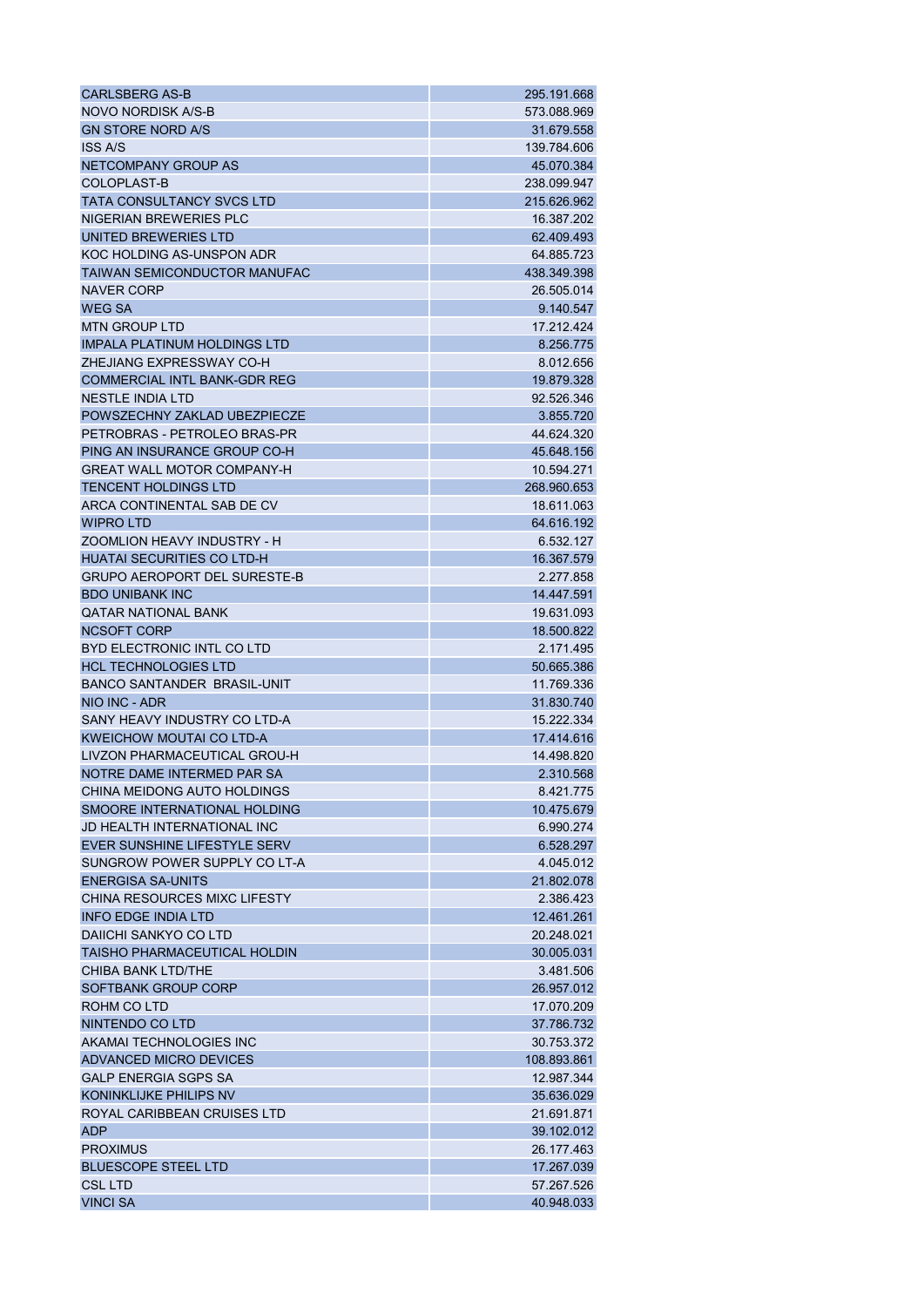| <b>LEGRAND SA</b>                   | 39.570.650  |
|-------------------------------------|-------------|
| <b>QANTAS AIRWAYS LTD</b>           | 8.629.165   |
| <b>RENAULT SA</b>                   | 17.130.301  |
| <b>SCHNEIDER ELECTRIC SE</b>        | 83.695.270  |
| <b>UMICORE</b>                      | 19.758.621  |
| <b>FIRST QUANTUM MINERALS LTD</b>   | 13.213.269  |
| ROYAL BANK OF CANADA                | 126.947.278 |
| <b>WENDEL</b>                       | 8.788.048   |
| ORCHARD SUPPLY HARDWARE-CL A        | 6.773.339   |
| <b>TELEFONICA SA</b>                | 45.805.105  |
| <b>MEDTRONIC PLC</b>                | 92.764.422  |
| <b>MGM RESORTS INTERNATIONAL</b>    | 25.171.611  |
| <b>PNC FINANCIAL SERVICES GROUP</b> | 58.555.398  |
| <b>REPUBLIC SERVICES INC</b>        | 142.532.826 |
| <b>TARGET CORP</b>                  | 130.706.285 |
| <b>FRANKLIN RESOURCES INC</b>       | 15.118.818  |
| <b>BOSTON PROPERTIES INC</b>        | 37.531.741  |
| <b>COGNIZANT TECH SOLUTIONS-A</b>   | 74.859.353  |
| <b>DELL INC</b>                     | 61.448.632  |
| <b>EASTMAN CHEMICAL CO</b>          | 33.333.003  |
| <b>ECOLAB INC</b>                   | 76.579.084  |
| <b>EXELON CORP</b>                  | 44.403.585  |
| ALPHABET INC-CL A                   | 386.925.509 |
| LIBERTY GLOBAL PLC-SERIES C         | 28.597.306  |
| <b>AURIZON HOLDINGS LTD</b>         | 9.407.591   |
| JAPAN POST BANK CO LTD              | 1.921.243   |
| <b>SUMITOMO CORP</b>                | 21.579.739  |
| <b>ATMOS ENERGY CORP</b>            | 19.507.431  |
| <b>ARAMARK</b>                      | 11.495.093  |
| <b>REA GROUP LTD</b>                | 18.151.404  |
| WEST FRASER TIMBER CO LTD           | 123.308.285 |
| <b>GENERAL ELECTRIC CO</b>          | 77.090.026  |
| <b>FORTINET INC</b>                 | 40.000.810  |
| ADECCO GROUP AG-REG                 | 67.691.757  |
| <b>OWENS CORNING</b>                | 79.796.325  |
| <b>NUTRIEN LTD</b>                  | 56.123.382  |
| <b>PUMA SE</b>                      | 23.516.859  |
| DROPBOX INC-CLASS A                 | 14.785.290  |
| SNAP INC - A                        | 31.498.066  |
| <b>CARLYLE GROUP INC/THE</b>        | 35.137.002  |
| <b>TWILIO INC - A</b>               | 21.997.660  |
| <b>CENTURYLINK INC</b>              | 20.741.980  |
| <b>VIATRIS INC</b>                  | 8.380.430   |
| PHOENIX GROUP HOLDINGS PLC          | 30.854.898  |
| CLOUDFLARE INC - CLASS A            | 24.005.086  |
| <b>BROOKFIELD RENEWABLE COR-A</b>   | 20.531.750  |
| <b>SEA LTD-ADR</b>                  | 19.203.621  |
| AKER BP ASA                         | 20.934.801  |
|                                     | 18.453.832  |
| <b>BATH &amp; BODY WORKS INC</b>    |             |
| JAPAN POST INSURANCE CO LTD         | 5.396.575   |
| AIA GROUP LTD                       | 83.609.903  |
| SHISEIDO CO LTD                     | 11.747.342  |
| KURITA WATER INDUSTRIES LTD         | 11.009.873  |
| <b>TDK CORP</b>                     | 17.524.611  |
| DAI-ICHI LIFE HOLDINGS INC          | 26.597.879  |
| <b>SANDS CHINA LTD</b>              | 9.428.483   |
| <b>TREND MICRO INC</b>              | 9.356.440   |
| NISSAN MOTOR CO LTD                 | 93.183.026  |
| MS&AD INSURANCE GROUP HOLDIN        | 30.744.938  |
| ACCENTURE PLC-CL A                  | 229.338.048 |
| <b>GLENCORE PLC</b>                 | 57.994.245  |
| LYONDELLBASELL INDU-CL A            | 28.325.993  |
| ASCENDAS REAL ESTATE INV TRT        | 37.769.291  |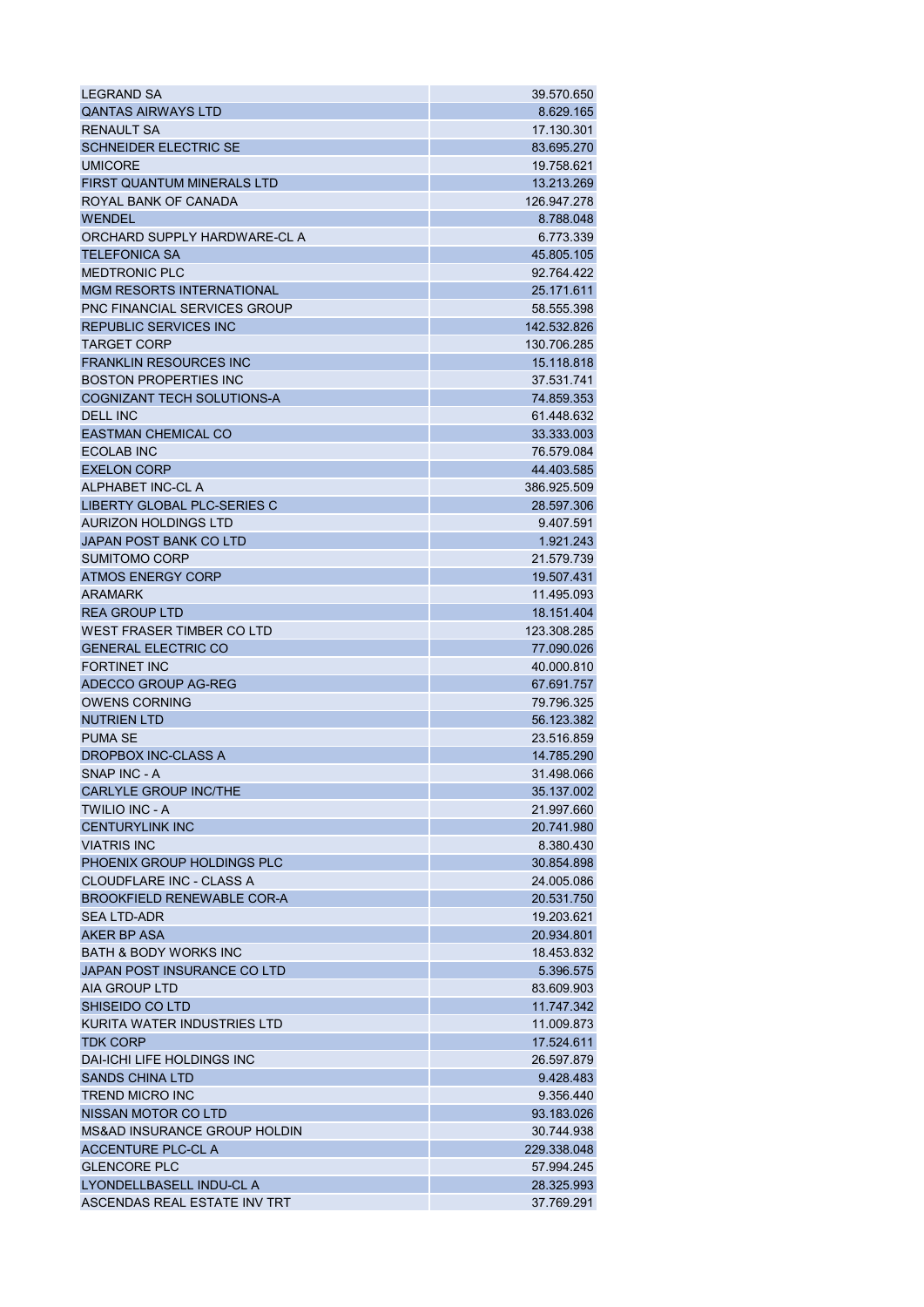| SINGAPORE TECH ENGINEERING                                        | 42.946.356  |
|-------------------------------------------------------------------|-------------|
| <b>COMMONWEALTH BANK OF AUSTRAL</b>                               | 59.228.353  |
| <b>INTACT FINANCIAL CORP</b>                                      | 41.846.874  |
| CGI GROUP INC - CLASS A                                           | 65.525.010  |
| <b>TRANSCANADA CORP</b>                                           | 53.899.118  |
| <b>BASF SE</b>                                                    | 31.740.992  |
| <b>BP PLC</b>                                                     | 71.977.539  |
| INFINEON TECHNOLOGIES AG                                          | 25.253.576  |
| <b>NESTE OYJ</b>                                                  | 13.738.566  |
| NIKE INC -CL B                                                    | 87.288.373  |
| PORSCHE AUTOMOBIL HLDG-PRF                                        | 23.186.481  |
| PERNOD RICARD SA                                                  | 27.443.744  |
| <b>IBERDROLA SA</b>                                               | 80.915.817  |
| <b>BANCO BILBAO VIZCAYA ARGENTA</b>                               | 117.311.550 |
| <b>CME GROUP INC</b>                                              | 45.294.692  |
| DANAHER CORP                                                      | 146.821.893 |
| <b>MARRIOTT INTERNATIONAL -CL A</b>                               | 22.986.936  |
| SOUTHERN CO/THE                                                   | 63.412.636  |
| <b>CONSTELLATION BRANDS INC-A</b>                                 | 21.058.372  |
| <b>TRAVELERS COS INC/THE</b>                                      | 21.660.026  |
| <b>VORNADO REALTY TRUST</b>                                       | 34.723.572  |
| <b>XILINX INC</b>                                                 | 18.788.664  |
| <b>BANK OF AMERICA CORP</b>                                       |             |
|                                                                   | 256.289.883 |
| AMERICAN WATER WORKS CO INC<br><b>BERKSHIRE HATHAWAY INC-CL B</b> | 52.844.625  |
|                                                                   | 614.597.882 |
| <b>DELTA AIR LINES INC</b>                                        | 21.372.499  |
| <b>EXPEDIA INC</b>                                                | 13.204.678  |
| <b>FASTENAL CO</b>                                                | 19.268.449  |
| <b>GILEAD SCIENCES INC</b>                                        | 100.235.067 |
| <b>HESS CORP</b>                                                  | 17.713.415  |
| <b>IRON MOUNTAIN INC</b>                                          | 43.575.085  |
| <b>JPMORGAN CHASE &amp; CO</b>                                    | 257.660.506 |
| JOHNSON CONTROLS INTERNATION                                      | 33.033.681  |
| KIMBERLY-CLARK CORP                                               | 33.609.107  |
| <b>REGENERON PHARMACEUTICALS</b>                                  | 61.335.738  |
| COCA-COLA HBC AG-DI                                               | 29.344.528  |
| <b>SYNCHRONY FINANCIAL</b><br>SERVICENOW INC                      | 58.144.970  |
|                                                                   | 54.795.118  |
| M <sub>3</sub> INC                                                | 11.549.457  |
| RECRUIT HOLDINGS CO LTD                                           | 38.007.343  |
| <b>BROADRIDGE FINANCIAL SOLUTIO</b>                               | 24.106.383  |
| <b>OPEN TEXT CORP</b>                                             | 16.642.834  |
| RAYMOND JAMES FINANCIAL INC                                       | 71.120.811  |
| ROCHE HOLDING AG-GENUSSCHEIN                                      | 138.362.822 |
| <b>COVIVIO</b>                                                    | 65.819.903  |
| <b>ABIOMED INC</b>                                                | 14.461.527  |
| <b>SIKA AG-REG</b>                                                | 30.263.767  |
| UBER TECHNOLOGIES INC                                             | 43.257.397  |
| <b>BUDWEISER BREWING CO APAC LT</b>                               | 6.858.033   |
| <b>TRUIST FINANCIAL CORP</b>                                      | 35.217.971  |
| <b>BLACKSTONE GROUP INC/THE-A</b>                                 | 38.932.978  |
| <b>SCSK CORP</b>                                                  | 15.933.683  |
| <b>ITOCHU TECHNO-SOLUTIONS CORP</b>                               | 25.655.120  |
| MEDICAL PROPERTIES TRUST INC                                      | 30.454.405  |
| <b>TRYG A/S</b>                                                   | 228.923.960 |
| ORSTED A/S                                                        | 474.077.360 |
| ROCKWOOL INTL A/S-B SHS                                           | 115.305.543 |
| <b>GENMAB A/S</b>                                                 | 240.671.412 |
| UNI-PRESIDENT ENTERPRISES CO                                      | 121.024.573 |
| CIA CERVECERIAS UNI-SPON ADR                                      | 31.459.458  |
| <b>SEB SA</b>                                                     | 33.646.554  |
| SHOPRITE HOLDINGS LTD                                             | 45.551.365  |
| SHINHAN FINANCIAL GROUP LTD                                       | 23.405.270  |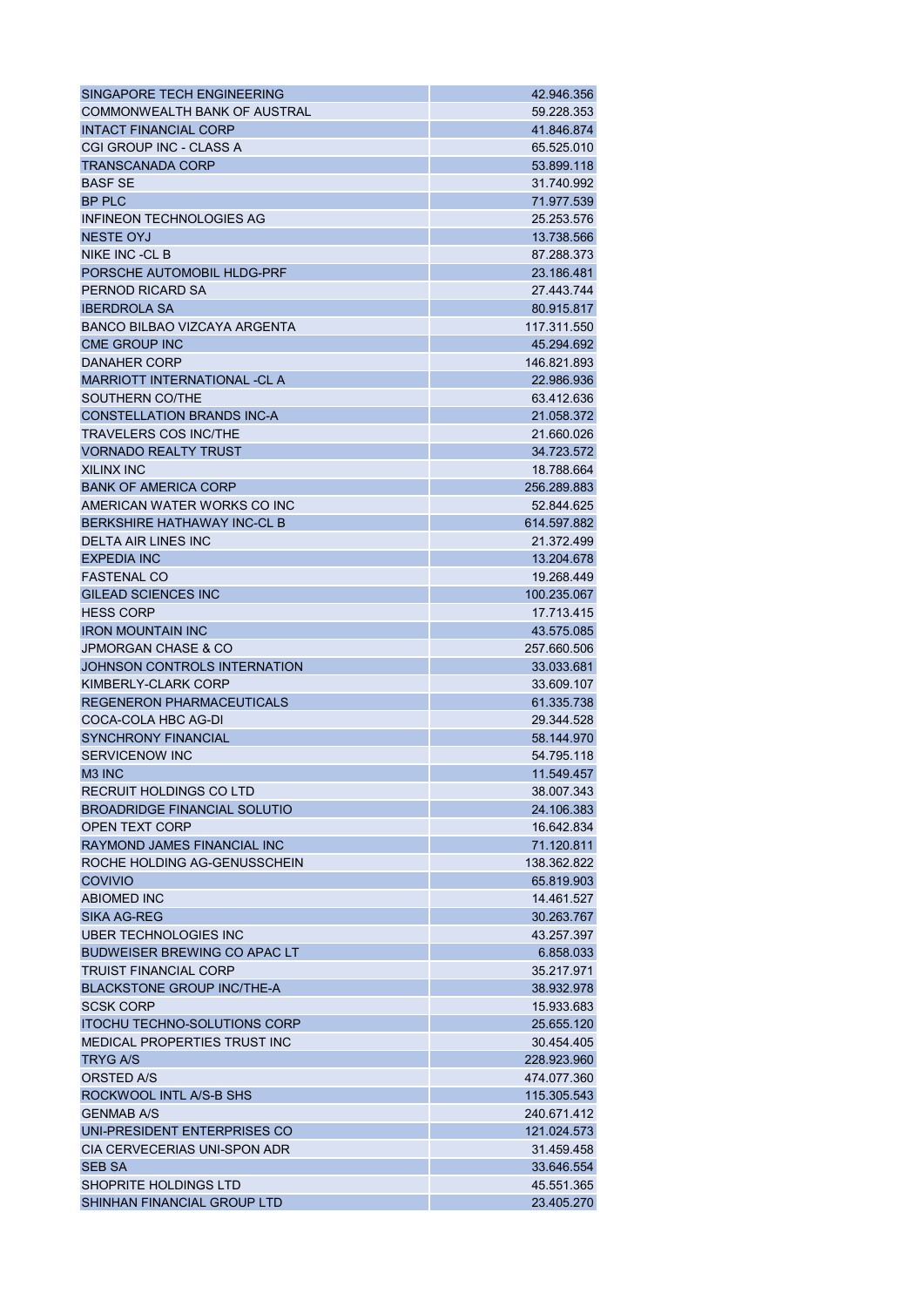| TELEKOMUNIKASI INDONESIA PER        | 10.812.875  |
|-------------------------------------|-------------|
| ANTA SPORTS PRODUCTS LTD            | 37.281.240  |
| SAMSUNG ELECTRONICS-PREF            | 78.263.143  |
| <b>INFOSYS LTD-SP ADR</b>           | 100.582.645 |
| <b>ITAUSA-INVESTIMENTOS ITAU-PR</b> | 15.806.496  |
| <b>KALBE FARMA TBK PT</b>           | 4.148.901   |
| ABU DHABI COMMERCIAL BANK           | 24.877.195  |
| <b>BYD CO LTD-H</b>                 | 32.550.613  |
| SHANDONG WEIGAO GP MEDICAL-H        | 9.841.470   |
| CHINA LIFE INSURANCE CO-H           | 12.076.709  |
| HAITONG SECURITIES CO LTD-H         | 12.396.083  |
| <b>ENN ENERGY HOLDINGS</b>          | 12.213.509  |
| <b>GRUPO BIMBO SAB- SERIES A</b>    | 4.367.384   |
| <b>FAR EASTERN NEW CENTURY CORP</b> | 8.045.915   |
| CATHAY FINANCIAL HOLDING CO         | 30.454.658  |
| ANGLO AMERICAN PLATINUM LTD         | 11.045.739  |
| <b>GRUPO FINANCIERO INBURSA-O</b>   | 9.342.862   |
| ALIBABA HEALTH INFORMATION T        | 2.884.279   |
| <b>REINET INVESTMENTS SCA</b>       | 6.851.577   |
| <b>MONETA MONEY BANK AS</b>         | 11.651.538  |
| YIHAI INTERNATIONAL HOLDING         | 3.824.286   |
| LI NING CO LTD                      | 10.022.225  |
| <b>ITC LTD</b>                      | 17.913.874  |
| <b>GUANGZHOU KINGMED DIAGNOST-A</b> | 19.597.727  |
| LENS TECHNOLOGY CO LTD-A            | 2.294.418   |
| YINTAI GOLD CO LTD-A                | 7.826.881   |
| SILERGY CORP                        | 5.694.174   |
| OIL & NATURAL GAS CORP LTD          | 37.293.517  |
| PINDUODUO INC-ADR                   | 20.243.594  |
| <b>LONGI GREEN ENERGY TECHNOL-A</b> | 7.506.052   |
| AUROBINDO PHARMA LTD                | 2.362.492   |
| SUNAC SERVICES HOLDINGS LTD         | 2.890.757   |
| PHARMARON BEIJING CO LTD-H          | 2.993.797   |
| THE SAUDI NATIONAL BANK             | 3.519.873   |
| 360 DIGITECH INC                    | 3.473.198   |
| <b>AMERICANAS SA</b>                | 2.126.204   |
| <b>JOHNSON &amp; JOHNSON</b>        | 382.768.453 |
| <b>SEKISUI HOUSE LTD</b>            | 23.992.339  |
| SEKISUI CHEMICAL CO LTD             | 25.388.700  |
| CHUGAI PHARMACEUTICAL CO LTD        | 13.511.124  |
| STANLEY ELECTRIC CO LTD             | 17.764.018  |
| <b>MEDIPAL HOLDINGS CORP</b>        | 45.090.546  |
| <b>MAKITA CORP</b>                  | 14.135.941  |
| <b>ACTIVISION BLIZZARD INC</b>      | 34.107.733  |
| <b>SKF AB-B SHARES</b>              | 27.571.827  |
| <b>SEAGATE TECHNOLOGY</b>           | 117.443.107 |
| <b>COLRUYT SA</b>                   | 21.297.374  |
| <b>CAP GEMINI</b>                   | 39.708.669  |
| <b>GILDAN ACTIVEWEAR INC</b>        |             |
|                                     | 13.576.847  |
| <b>EURAZEO SE</b>                   | 27.764.429  |
| <b>VOLKSWAGEN AG</b>                | 51.776.694  |
| <b>CARDINAL HEALTH INC</b>          | 99.380.517  |
| <b>KROGER CO</b>                    | 76.856.857  |
| PUBLIC SERVICE ENTERPRISE GP        | 33.140.964  |
| <b>QUALCOMM INC</b>                 | 158.935.668 |
| AMERIPRISE FINANCIAL INC            | 84.410.654  |
| <b>BROWN-FORMAN CORP-CLASS B</b>    | 37.438.903  |
| <b>DOMINION ENERGY INC</b>          | 43.261.279  |
| DISH NETWORK CORP-A                 | 4.405.300   |
| <b>DUKE ENERGY CORP</b>             | 86.648.102  |
| <b>FISERV INC</b>                   | 71.760.923  |
| <b>ILLINOIS TOOL WORKS</b>          | 62.061.281  |
| FREEPORT-MCMORAN COPPER             | 47.035.486  |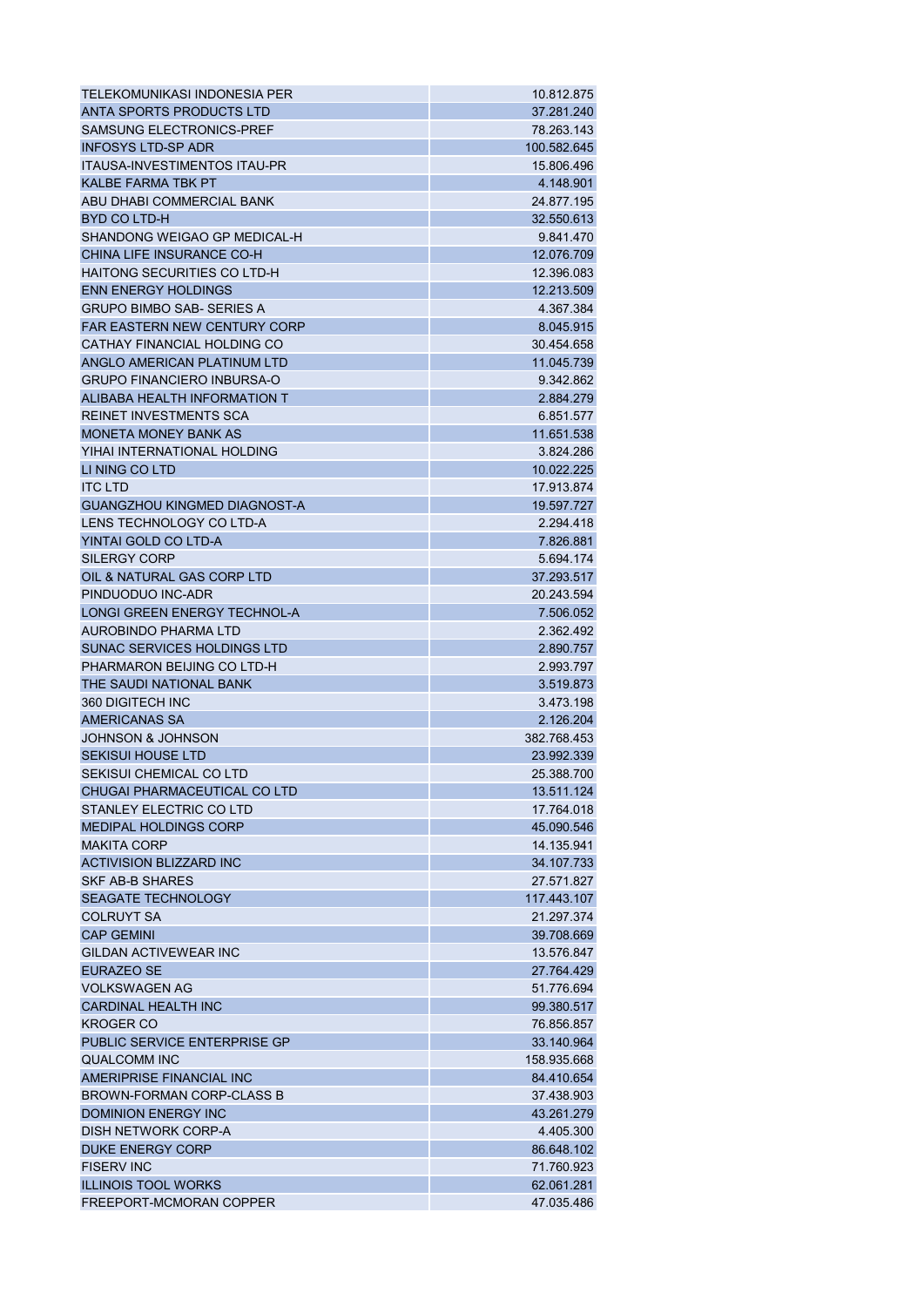| JAZZ PHARMACEUTICALS PLC            | 15.019.449    |
|-------------------------------------|---------------|
| JARDINE MATHESON HLDGS LTD          | 29.419.820    |
| ST JAMES'S PLACE PLC                | 9.699.759     |
| YOKOGAWA ELECTRIC CORP              | 6.758.598     |
| <b>UBISOFT ENTERTAINMENT</b>        | 4.374.494     |
| SOHGO SECURITY SERVICES CO          | 11.026.641    |
| <b>INFORMA PLC</b>                  | 16.865.539    |
| <b>GODADDY INC - CLASS A</b>        | 24.582.388    |
| <b>SUMCO CORP</b>                   | 24.737.821    |
| <b>AMCOR PLC</b>                    | 24.873.505    |
| ZOOM VIDEO COMMUNICATIONS-A         | 28.963.080    |
| <b>CROWDSTRIKE HOLDINGS INC - A</b> | 28.859.665    |
| NORTHLAND POWER INC                 | 48.206.379    |
| KOEI TECMO HOLDINGS CO LTD          | 9.255.141     |
| <b>GENERAC HOLDINGS INC</b>         | 14.062.291    |
| DAIMLER TRUCK HOLDING AG            | 9.758.976     |
| <b>GLAXOSMITHKLINE PLC</b>          | 49.414.526    |
| HP INC                              | 59.560.148    |
| <b>WELLS FARGO &amp; CO</b>         | 80.186.116    |
| ROYAL DUTCH SHELL PLC-A SHS         | 44.906.920    |
| THERMO FISHER SCIENTIFIC INC        | 108.972.182   |
| ANHEUSER-BUSCH INBEV SA/NV          | 21.464.606    |
| SHIN-ETSU CHEMICAL CO LTD           | 28.358.550    |
| <b>JXTG HOLDINGS INC</b>            | 32.652.709    |
| <b>SHARP CORP</b>                   |               |
|                                     | 21.079.672    |
| NTT DATA CORP                       | 34.715.194    |
| ONO PHARMACEUTICAL CO LTD           | 22.325.857    |
| <b>HITACHI CONSTRUCTION MACHINE</b> | 24.057.367    |
| <b>PANASONIC CORP</b>               | 13.220.265    |
| <b>DENSO CORP</b>                   | 21.734.791    |
| <b>MITSUBISHI HEAVY INDUSTRIES</b>  | 39.615.964    |
| <b>ADOBE INC</b>                    | 156.026.969   |
| SKANSKA AB-B SHS                    | 29.744.457    |
| <b>CREDIT AGRICOLE SA</b>           | 36.272.669    |
| <b>COMPUTERSHARE LTD</b>            | 23.957.748    |
| <b>BOUYGUES SA</b>                  | 16.133.538    |
| <b>GECINA SA</b>                    | 114.025.292   |
| ROYAL DUTCH SHELL PLC-B SHS         | 93.509.814    |
| <b>SANTOS LTD</b>                   | 12.466.218    |
| <b>VERBUND AG</b>                   | 21.394.172    |
| <b>WOODSIDE PETROLEUM LTD</b>       | 17.253.634    |
| <b>CAMECO CORP</b>                  | 10.545.417    |
| <b>CANADIAN PACIFIC RAILWAY LTD</b> | 44.846.672    |
| <b>COMPASS GROUP PLC</b>            | 29.017.264    |
| <b>HSBC HOLDINGS PLC</b>            | 51.049.185    |
| <b>NUCOR CORP</b>                   | 25.420.265    |
| <b>PPG INDUSTRIES INC</b>           | 20.164.854    |
| T ROWE PRICE GROUP INC              | 22.932.958    |
| <b>VOLKSWAGEN AG-PREF</b>           | 16.691.888    |
| <b>CATERPILLAR INC</b>              | 50.910.039    |
| COLGATE-PALMOLIVE CO                | 32.761.363    |
| SALESFORCE.COM INC                  | 126.369.400   |
| <b>CSX CORP</b>                     | 42.645.634    |
| <b>CVS HEALTH CORP</b>              | 158.820.874   |
| LINCOLN NATIONAL CORP               | 32.801.046    |
| <b>METLIFE INC</b>                  | 70.663.560    |
| <b>MONSTER BEVERAGE CORP</b>        | 17.456.802    |
| <b>PARKER HANNIFIN CORP</b>         | 21.213.118    |
| <b>SEMPRA ENERGY</b>                | 17.303.647    |
| US BANCORP                          | 130.437.157   |
| AUTOMATIC DATA PROCESSING           | 48.485.836    |
| AMERICAN INTERNATIONAL GROUP        | 22.238.562    |
| AMAZON.COM INC                      | 1.002.035.780 |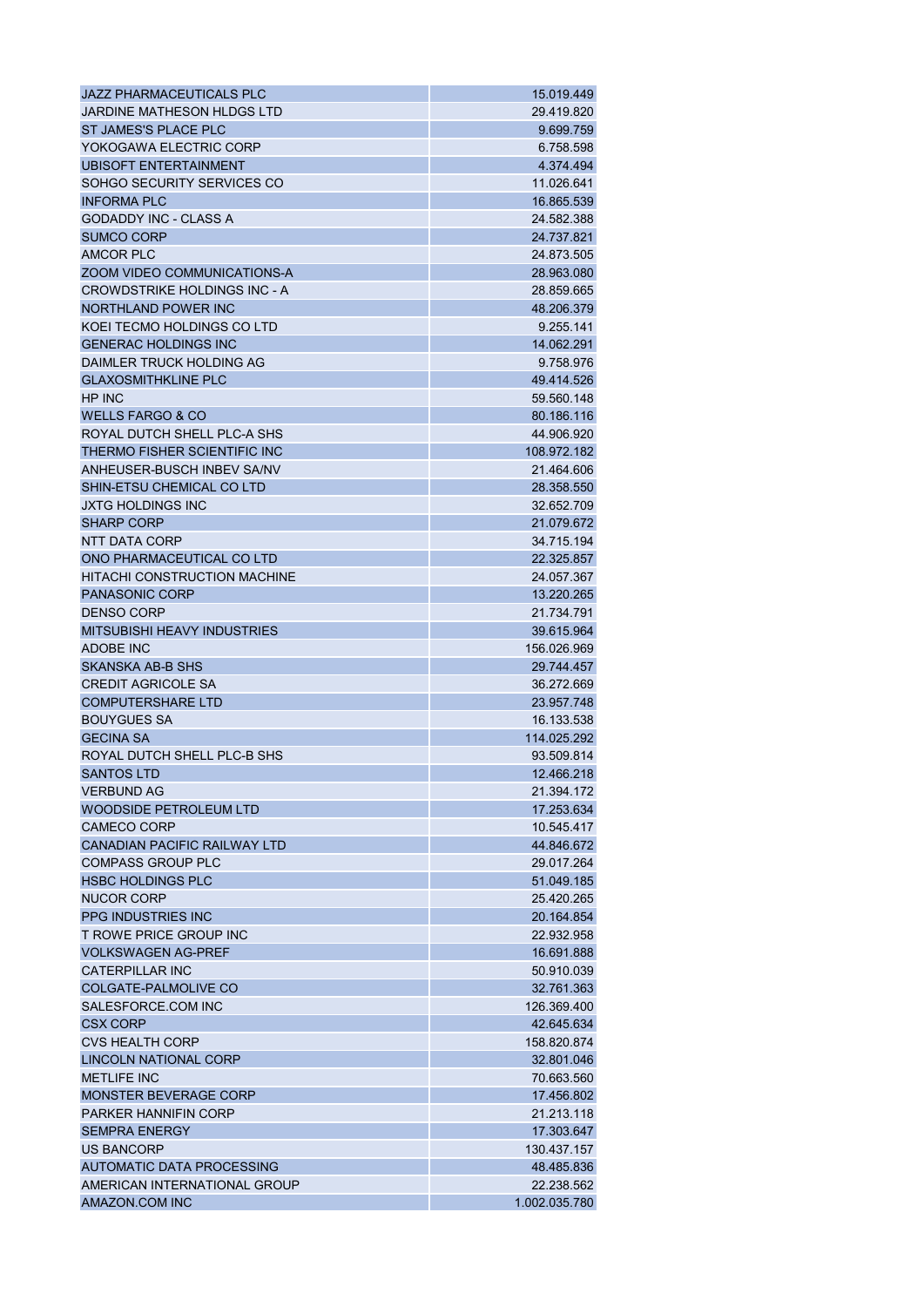| <b>BAXTER INTERNATIONAL INC</b>     | 28.011.192               |
|-------------------------------------|--------------------------|
| <b>BEST BUY CO INC</b>              | 36.109.095               |
| DU PONT (E.I.) DE NEMOURS           | 19.461.451               |
| <b>DOVER CORP</b>                   | 17.989.900               |
| <b>ELECTRONIC ARTS INC</b>          | 33.371.411               |
| <b>EQUIFAX INC</b>                  | 15.436.558               |
| <b>EMERSON ELECTRIC CO</b>          | 48.057.465               |
| <b>EQUITY RESIDENTIAL</b>           | 55.985.116               |
| <b>HERSHEY CO/THE</b>               | 20.263.451               |
| INTERCONTINENTAL EXCHANGE IN        | 34.056.875               |
| HUNT (JB) TRANSPRT SVCS INC         | 15.505.807               |
| PEMBINA PIPELINE CORP               | 18.618.671               |
| MONDELEZ INTERNATIONAL INC-A        | 44.589.821               |
| <b>ALLY FINANCIAL INC</b>           | 20.864.612               |
| <b>FLEETCOR TECHNOLOGIES INC</b>    | 13.467.916               |
| <b>METTLER-TOLEDO INTERNATIONAL</b> | 48.672.406               |
| <b>TOWERS WATSON &amp; CO-CL A</b>  | 16.518.155               |
| <b>PAYPAL HOLDINGS INC</b>          | 100.572.451              |
| SENSATA TECHNOLOGIES HOLDING        | 10.891.274               |
| <b>S&amp;P GLOBAL INC</b>           | 49.596.156               |
| <b>BOLLORE</b>                      | 19.388.095               |
| <b>MERCADOLIBRE INC</b>             | 30.442.716               |
| <b>COSTAR GROUP INC</b>             | 16.864.785               |
| <b>TELEFONICA DEUTSCHLAND HOLDI</b> | 23.488.149               |
| <b>MERCURY NZ LTD</b>               |                          |
| <b>DEXCOM INC</b>                   | 28.161.228<br>29.884.596 |
| SWISS RE AG                         |                          |
| <b>OLD DOMINION FREIGHT LINE</b>    | 18.455.658<br>40.739.174 |
| <b>MTU AERO ENGINES AG</b>          | 15.379.830               |
| ORION OYJ-CLASS B                   | 12.120.176               |
| <b>BOOKING HOLDINGS INC</b>         | 40.941.721               |
| <b>ESSILORLUXOTTICA</b>             | 27.827.495               |
| SIEMENS GAMESA RENEWABLE ENE        | 26.637.853               |
| <b>ADYEN NV</b>                     | 23.672.255               |
| <b>ESSENTIAL UTILITIES INC</b>      | 29.055.373               |
| <b>ROKU INC</b>                     | 12.753.761               |
| <b>LASERTEC CORP</b>                | 12.513.840               |
| ALIMENTATION COUCHE-TARD INC        | 34.231.396               |
| SOFI TECHNOLOGIES INC               | 19.341.887               |
| <b>SYDBANK A/S</b>                  | 72.893.686               |
| AP MOLLER-MAERSK A/S-B              | 389.020.452              |
| AP MOLLER-MAERSK A/S-A              | 245.651.424              |
| CHR HANSEN HOLDING A/S              | 71.517.594               |
| <b>ROYAL UNIBREW</b>                | 98.503.733               |
| <b>DEMANT A/S</b>                   | 167.450.452              |
| <b>SPAR GROUP LIMITED/THE</b>       | 30.689.204               |
| <b>ENEL CHILE SA</b>                | 33.174.310               |
| LG ELECTRONICS INC                  | 22.609.092               |
| STANDARD BANK GROUP LTD             | 3.837.364                |
|                                     |                          |
| <b>OPAP SA</b>                      | 14.981.346               |
| DR. REDDY'S LABORATORIES-ADR        | 7.710.432                |
| <b>BANCO DO BRASIL S.A.</b>         | 7.888.138                |
| KGHM POLSKA MIEDZ SA                | 16.276.822               |
| <b>HYUNDAI STEEL CO</b>             | 2.264.654                |
| LG CHEM LTD-PREFERENCE              | 5.288.378                |
| SINO BIOPHARMACEUTICAL              | 2.229.421                |
| <b>GRUMA S.A.B.-B</b>               | 2.539.466                |
| <b>OTP BANK PLC</b>                 | 37.793.752               |
| RELIANCE INDS-SPONS GDR 144A        | 13.199.645               |
| UNILEVER INDONESIA TBK PT           | 4.082.835                |
| FIBRA UNO ADMINISTRACION SA         | 14.110.213               |
| <b>CHAILEASE HOLDING CO LTD</b>     | 31.560.964               |
| TSINGTAO BREWERY CO LTD-H           | 11.981.354               |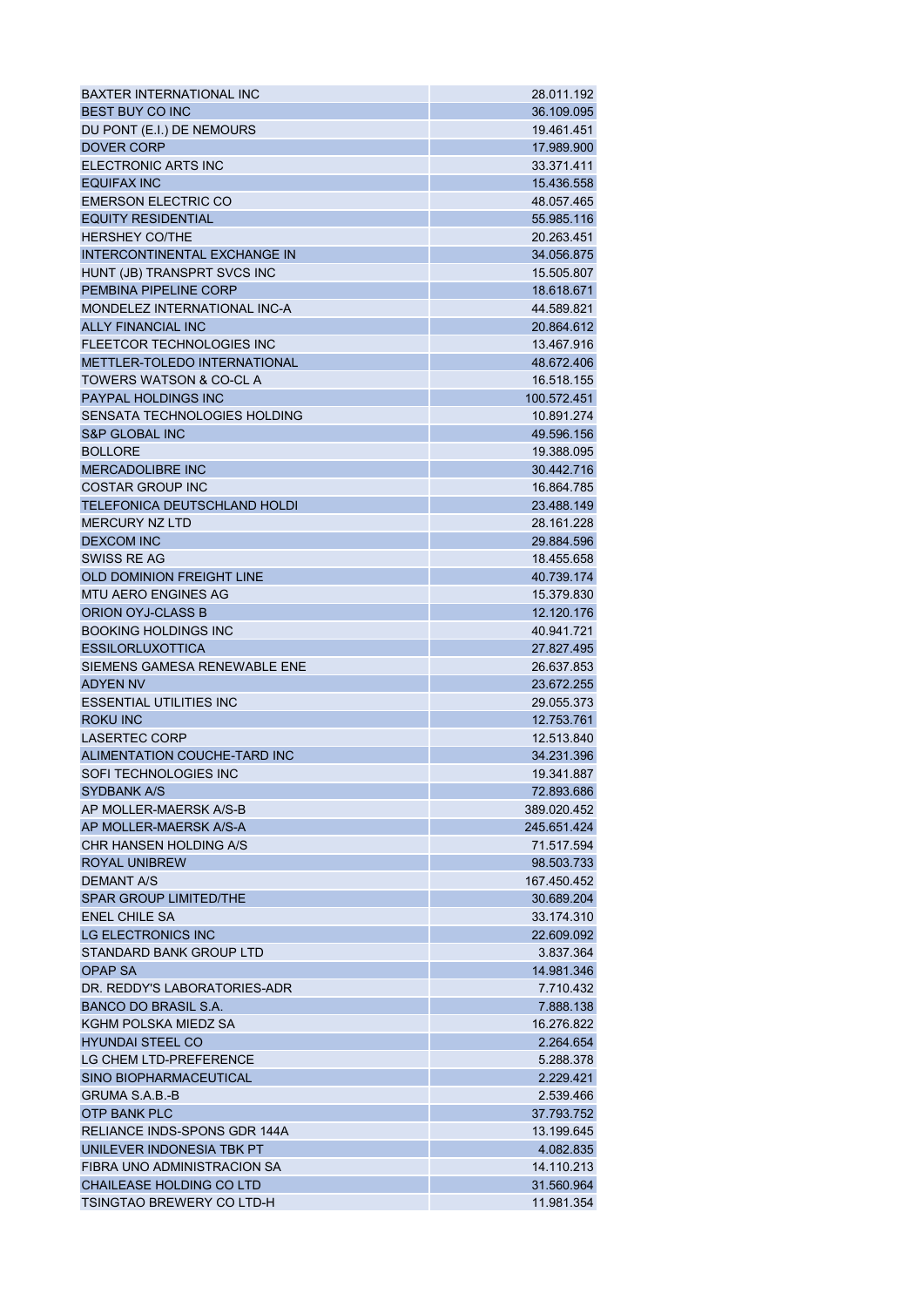| CITIC SECURITIES CO LTD-H           | 2.939.478   |
|-------------------------------------|-------------|
| ETIHAD ETISALAT CO                  | 18.771.032  |
| SAUDI KAYAN PETROCHEMICAL CO        | 30.444.554  |
| <b>ABSA GROUP LTD</b>               | 3.835.293   |
| ZHONGSHENG GROUP HOLDINGS           | 8.052.153   |
| LOCALIZA RENT A CAR                 | 9.905.047   |
| <b>B3 SA-BRASIL BOLSA BALCAO</b>    | 9.427.896   |
| LAOBAIXING PHARMACY CHAIN-A         | 2.327.749   |
| NARI TECHNOLOGY CO LTD-A            | 54.516.303  |
| TONGKUN GROUP CO LTD-A              | 4.952.209   |
| EQUATORIAL ENERGIA SA - ORD         | 15.340.997  |
| <b>BAIDU INC - SPON ADR</b>         | 29.240.416  |
| <b>TENCENT MUSIC ENTERTAINM-ADR</b> | 1.360.069   |
| SEVERSTAL - GDR REG S               | 2.760.416   |
| <b>GREENLAND HOLDINGS CORP LT-A</b> | 6.340.020   |
| <b>JUBILANT FOODWORKS LTD</b>       | 8.463.105   |
| <b>VEDANTA LTD</b>                  | 2.753.630   |
| <b>HYUNDAI MOTOR CO</b>             | 5.645.015   |
| <b>IQIYI INC-ADR</b>                | 896.802     |
| SHANXI XINGHUACUN FEN WINE-A        | 4.522.570   |
| <b>HUAFON CHEMICAL CO LTD -A</b>    | 4.876.083   |
| <b>MOBILE TELESYSTEMS PJSC</b>      | 13.566.186  |
| SK CHEMICALS CO LTD/NEW             |             |
|                                     | 2.104.127   |
| NORTHAM PLATINUM HOLDINGS LT        | 5.905.732   |
| <b>CONTAINER CORP OF INDIA LTD</b>  | 7.586.052   |
| DR HORTON INC                       | 41.009.568  |
| <b>INPEX CORP</b>                   | 12.945.249  |
| SUMITOMO CHEMICAL CO LTD            | 10.040.836  |
| <b>CK HUTCHISON HOLDINGS LTD</b>    | 54.972.680  |
| MCDONALD'S HOLDINGS CO JAPAN        | 16.972.671  |
| <b>HINO MOTORS LTD</b>              | 19.894.635  |
| <b>TOPPAN PRINTING CO LTD</b>       | 31.921.117  |
| <b>SEVERN TRENT PLC</b>             | 33.414.217  |
| <b>TELUS CORP</b>                   | -395.812    |
| <b>TORONTO-DOMINION BANK</b>        | 139.734.105 |
| <b>ALLIANZ SE-REG</b>               | 142.298.945 |
| NEWMONT MINING CORP                 | 50.314.120  |
| <b>ORACLE CORP</b>                  | 221.205.869 |
| <b>PRUDENTIAL PLC</b>               | 39.454.441  |
| SAP SE                              | 69.894.454  |
| <b>SMITH &amp; NEPHEW PLC</b>       | 26.984.689  |
| <b>SSE PLC</b>                      | 20.954.626  |
| SWATCH GROUP AG/THE-REG             | 118.775.345 |
| CAPITAL ONE FINANCIAL CORP          | 42.107.461  |
| 3M <sub>CO</sub>                    | 63.710.205  |
| <b>MORGAN STANLEY</b>               | 98.853.330  |
| PRUDENTIAL FINANCIAL INC            | 78.687.340  |
| <b>AUTODESK INC</b>                 | 65.014.044  |
| <b>ASSURANT INC</b>                 | 35.113.912  |
| ARROW ELECTRONICS INC               | 259.648.052 |
| <b>GENERAL MILLS INC</b>            | 91.176.104  |
| <b>GENERAL MOTORS CO</b>            | 94.014.632  |
| <b>INTEL CORP</b>                   | 184.470.125 |
| <b>JUNIPER NETWORKS INC</b>         | 43.878.159  |
| <b>EVRAZ PLC</b>                    | 13.011.330  |
| NOMURA REAL ESTATE HOLDINGS         | 20.105.663  |
| UNIVERSAL HEALTH SERVICES-B         | 37.258.904  |
| SAMPO OYJ-A SHS                     | 28.982.661  |
| <b>UNIPER SE</b>                    | 146.141.501 |
| ONEX CORPORATION                    | 17.509.316  |
| <b>TELEFLEX INC</b>                 | 11.628.472  |
| <b>UOL GROUP LTD</b>                | 28.469.711  |
| <b>GIVAUDAN-REG</b>                 | 94.250.762  |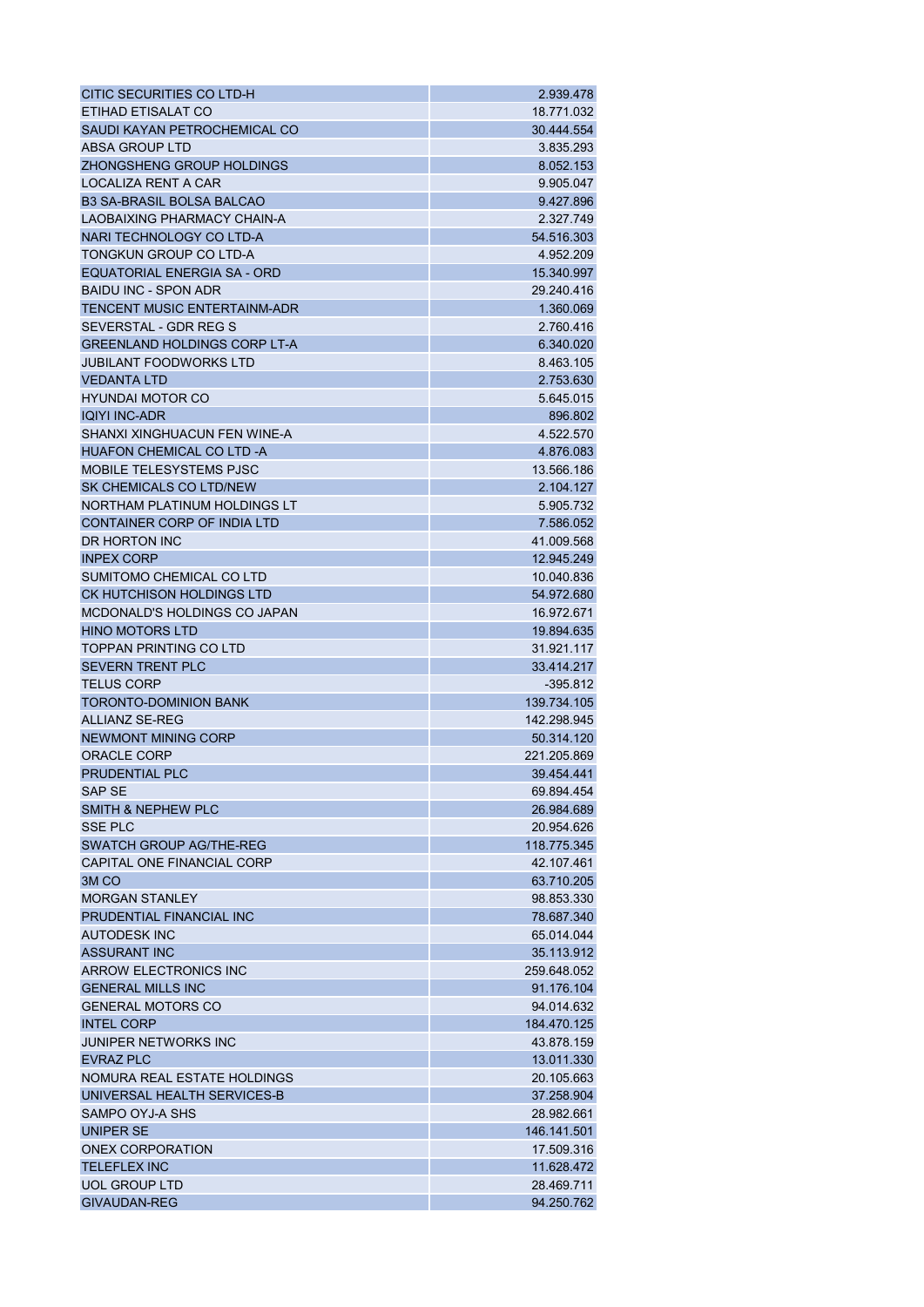| KUEHNE + NAGEL INTL AG-REG                              | 7.385.456                |
|---------------------------------------------------------|--------------------------|
| <b>IAC/INTERACTIVECORP</b>                              | 28.363.200               |
| <b>AMUNDI SA</b>                                        | 18.658.936               |
| <b>IPSEN</b>                                            | 13.291.569               |
| <b>WIX.COM LTD</b>                                      | 11.837.680               |
| <b>MONGODB INC</b>                                      | 24.182.895               |
| LA FRANCAISE DES JEUX SAEM                              | 2.931.757                |
| PINTEREST INC- CLASS A                                  | 21.023.111               |
| <b>FUCHS PETROLUB SE-PREF</b>                           | 5.635.415                |
| UNITEDHEALTH GROUP INC                                  | 277.673.360              |
| <b>TJX COMPANIES INC</b>                                | 53.397.652               |
| <b>RESONA HOLDINGS INC</b>                              | 7.358.112                |
| MITSUBISHI UFJ LEASE & FINAN                            | 17.498.805               |
| <b>KDDI CORP</b>                                        | 23.256.009               |
| SWIRE PROPERTIES LTD                                    | 13.850.576               |
| <b>HITACHI LTD</b>                                      | 24.709.884               |
| <b>MTR CORP</b>                                         | 23.801.717               |
| <b>HONDA MOTOR CO LTD</b>                               | 49.785.885               |
| TOKIO MARINE HOLDINGS INC                               | 18.212.818               |
| NIPPON TELEGRAPH & TELEPHONE                            | 30.771.319               |
| <b>ENEL SPA</b>                                         | 74.565.751               |
| <b>ASSICURAZIONI GENERALI</b>                           | 210.092.790              |
| AUST AND NZ BANKING GROUP                               | 27.409.151               |
| <b>BUNGE LTD</b>                                        | 32.325.012               |
| <b>BNP PARIBAS</b>                                      | 36.293.985               |
| <b>OMV AG</b>                                           | 13.063.744               |
| <b>COMPAGNIE DE SAINT-GOBAIN</b>                        | 19.670.519               |
| BAYERISCHE MOTOREN WERKE AG                             | 20.525.293               |
| <b>BRITISH AMERICAN TOBACCO PLC</b>                     | 38.149.152               |
| DEUTSCHE TELEKOM AG-REG                                 | 30.532.460               |
| LLOYDS BANKING GROUP PLC                                | 21.013.524               |
| NORFOLK SOUTHERN CORP                                   | 37.007.517               |
| <b>RIO TINTO PLC</b>                                    | 32.602.261               |
| DEERE & CO                                              | 48.300.840               |
| ESTEE LAUDER COMPANIES-CL A                             | 36.489.864               |
| <b>LAM RESEARCH CORP</b>                                | 74.673.400               |
| LAS VEGAS SANDS CORP                                    | 21.339.957               |
| <b>SBA COMMUNICATIONS CORP</b>                          | 20.413.258               |
| <b>STARBUCKS CORP</b>                                   | 59.995.687               |
| SHERWIN-WILLIAMS CO/THE                                 | 42.389.113               |
| <b>VALERO ENERGY CORP</b>                               | 55.513.764               |
| ARCHER-DANIELS-MIDLAND CO                               | 22.830.002               |
| AMPHENOL CORP-CL A                                      | 96.215.248               |
| <b>AVALONBAY COMMUNITIES INC</b>                        | 20.067.308               |
| <b>HUMANA INC</b>                                       | 82.880.129               |
| <b>INTL BUSINESS MACHINES CORP</b>                      | 101.072.251              |
| <b>INVESTOR AB-B SHS</b>                                | 73.091.159               |
| <b>INTUITIVE SURGICAL INC</b>                           | 57.173.804               |
| <b>RIO TINTO LTD</b>                                    | 19.512.053               |
| AON PLC                                                 | 31.767.180               |
| <b>ZOETIS INC</b>                                       | 52.596.338               |
| LULULEMON ATHLETICA INC                                 | 22.816.766               |
| <b>SWISS PRIME SITE-REG</b>                             | 23.506.648               |
| <b>ASHTEAD GROUP PLC</b>                                | 20.979.239               |
|                                                         |                          |
| <b>HERMES INTERNATIONAL</b><br><b>EVERSOURCE ENERGY</b> | 20.038.481<br>28.901.252 |
|                                                         |                          |
| <b>EQUINIX INC</b>                                      | 34.828.860               |
| NXP SEMICONDUCTORS NV                                   | 27.893.318               |
| <b>PERSIMMON PLC</b>                                    | 17.812.652               |
| QORVO INC                                               | 25.851.004               |
| <b>MERIDIAN ENERGY LTD</b>                              | 34.074.017               |
| <b>HONGKONG LAND HOLDINGS LTD</b>                       | 19.352.455               |
| KANSAI ELECTRIC POWER CO INC                            | 16.624.652               |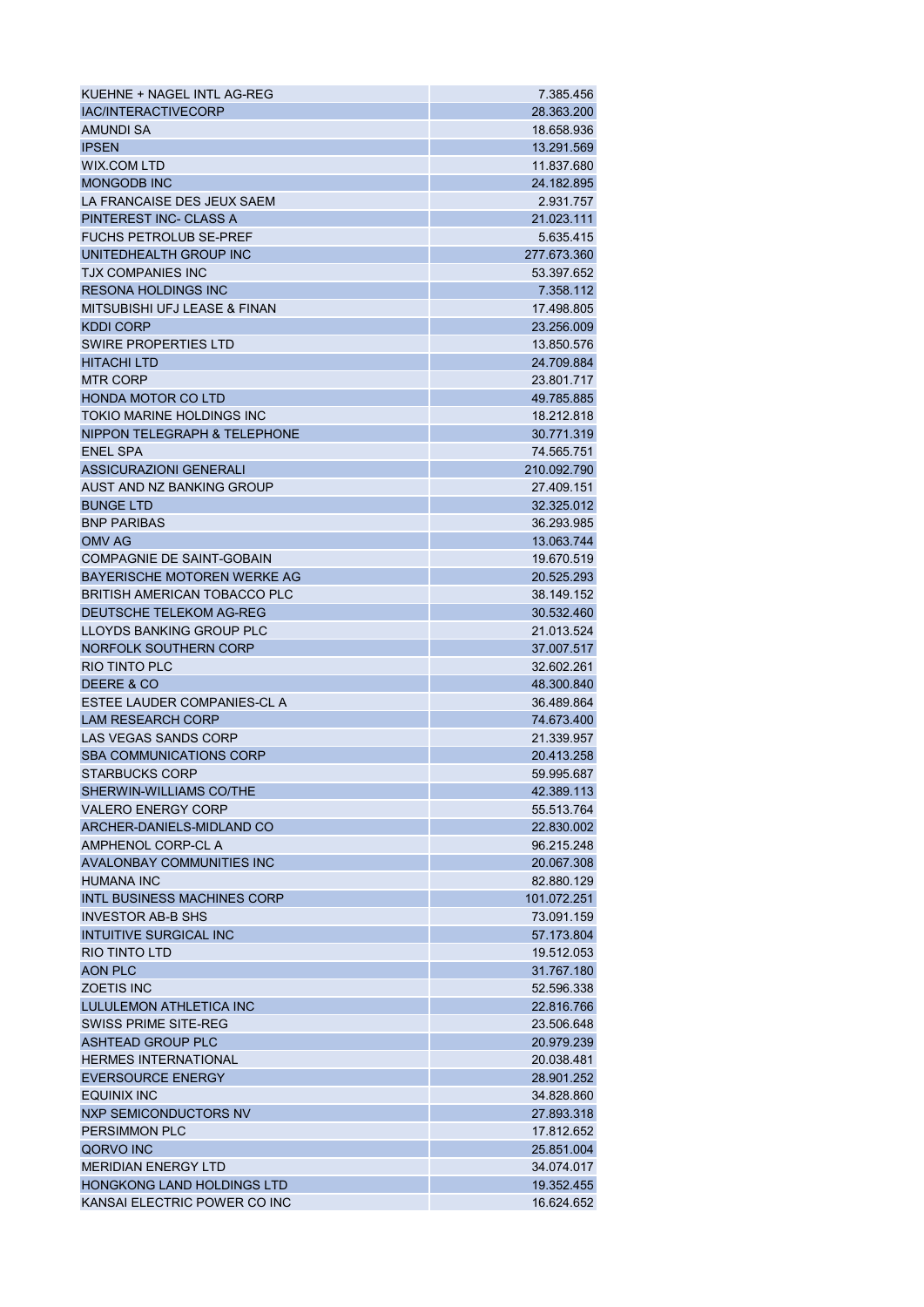| <b>WASTE CONNECTIONS INC</b>            | 43.491.651  |
|-----------------------------------------|-------------|
| ALNYLAM PHARMACEUTICALS INC             | 12.343.765  |
| <b>GLOBAL PAYMENTS INC</b>              | 25.749.521  |
| CHECK POINT SOFTWARE TECH               | 31.553.722  |
| ALEXANDRIA REAL ESTATE EQUIT            | 26.867.491  |
| <b>BARRY CALLEBAUT AG-REG</b>           | 15.835.985  |
| <b>TEVA PHARMACEUTICAL-SP ADR</b>       | 7.879.754   |
| JACK HENRY & ASSOCIATES INC             | 32.850.676  |
| <b>IPG PHOTONICS CORP</b>               | 10.212.130  |
| <b>CBRE GROUP INC - A</b>               | 93.393.177  |
| COCA-COLA EUROPEAN PARTNERS             | 31.014.062  |
| <b>PTC INC</b>                          | 14.260.362  |
| <b>SOFTBANK CORP</b>                    | 15.823.107  |
| <b>ALCON INC</b>                        | 15.110.024  |
| <b>CELLNEX TELECOM SA</b>               | 10.282.824  |
| <b>GLP J-REIT</b>                       | 13.301.023  |
| ZEBRA TECHNOLOGIES CORP-CL A            | 16.655.557  |
| <b>HUBSPOT INC</b>                      | 14.308.599  |
| <b>LYFT INC-A</b>                       | 13.766.674  |
| RINGKJOEBING LANDBOBANK A/S             | 70.750.380  |
| <b>H LUNDBECK A/S</b>                   | 41.212.061  |
| OW BUNKER A/S                           | $\Omega$    |
| <b>TIGER BRANDS LTD</b>                 | 38.680.636  |
| NEWCREST MINING LTD                     | 67.455.634  |
| <b>TECH MAHINDRA LTD</b>                | 87.245.372  |
| UNIVERSAL ROBINA CORP                   | 44.496.242  |
| LARGAN PRECISION CO LTD                 | 61.058.476  |
| KOTAK MAHINDRA BANK LTD                 | 69.831.885  |
| <b>GODREJ CONSUMER PRODUCTS LTD</b>     | 12.561.480  |
| AVI LTD                                 | 15.148.258  |
| <b>LG CORP</b>                          | 3.999.964   |
| <b>CHINA STEEL CORP</b>                 | 18.059.266  |
| <b>CHAROEN POKPHAND FOOD-FORGN</b>      | 9.533.638   |
| <b>MAHINDRA &amp; MAHINDRA LTD</b>      | 69.482.151  |
| <b>LG CHEM LTD</b>                      | 24.695.777  |
| <b>KIA MOTORS CORP</b>                  | 8.082.091   |
| <b>CHINA OVERSEAS LAND &amp; INVEST</b> | 28.906.315  |
| CHINA CONSTRUCTION BANK-H               | 50.489.819  |
| ZIJIN MINING GROUP CO LTD-H             | 14.178.536  |
| <b>INDOFOOD CBP SUKSES MAKMUR T</b>     | 7.181.405   |
| KUNLUN ENERGY CO LTD                    | 10.339.539  |
| CJ CORP                                 | 10.531.855  |
| <b>WUXI BIOLOGICS CAYMAN INC.</b>       | 35.937.458  |
| <b>INDORAMA VENTURES-FOREIGN</b>        | 7.629.526   |
| PETRONET LNG LTD                        | 5.760.947   |
| ORION CORP/REPUBLIC OF KOREA            | 7.755.311   |
| <b>GREENTOWN SERVICE GROUP CO L</b>     | 1.796.603   |
| <b>MEITUAN DIANPING-CLASS B</b>         | 73.161.853  |
| CONTEMPORARY AMPEREX TECHN-A            | 18.478.693  |
| SHANGHAI PUTAILAI NEW ENER-A            | 12.686.814  |
| ALIBABA GROUP HOLDING-SP ADR            | 170.611.640 |
| <b>XPENG INC - ADR</b>                  | 10.187.837  |
| <b>HANKOOK TIRE &amp; TECHNOLOGY CO</b> | 11.197.661  |
| <b>INDUS TOWERS LTD</b>                 | 5.686.216   |
| NAN YA PRINTED CIRCUIT BOARD            | 6.481.726   |
| CHONGQING ZHIFEI BIOLOGICA-A            | 4.374.597   |
| TCS GROUP HOLDING-GDR REG S             | 8.272.182   |
| <b>HANON SYSTEMS</b>                    | 11.133.281  |
| SK SQUARE CO LTD                        | 1.607.531   |
| <b>HONG KONG &amp; CHINA GAS</b>        | 26.961.198  |
| PULTEGROUP INC                          | 37.065.427  |
| SUMITOMO DAINIPPON PHARMA CO            | 11.429.550  |
| <b>CHEUNG KONG INFRASTRUCTURE</b>       | 11.210.291  |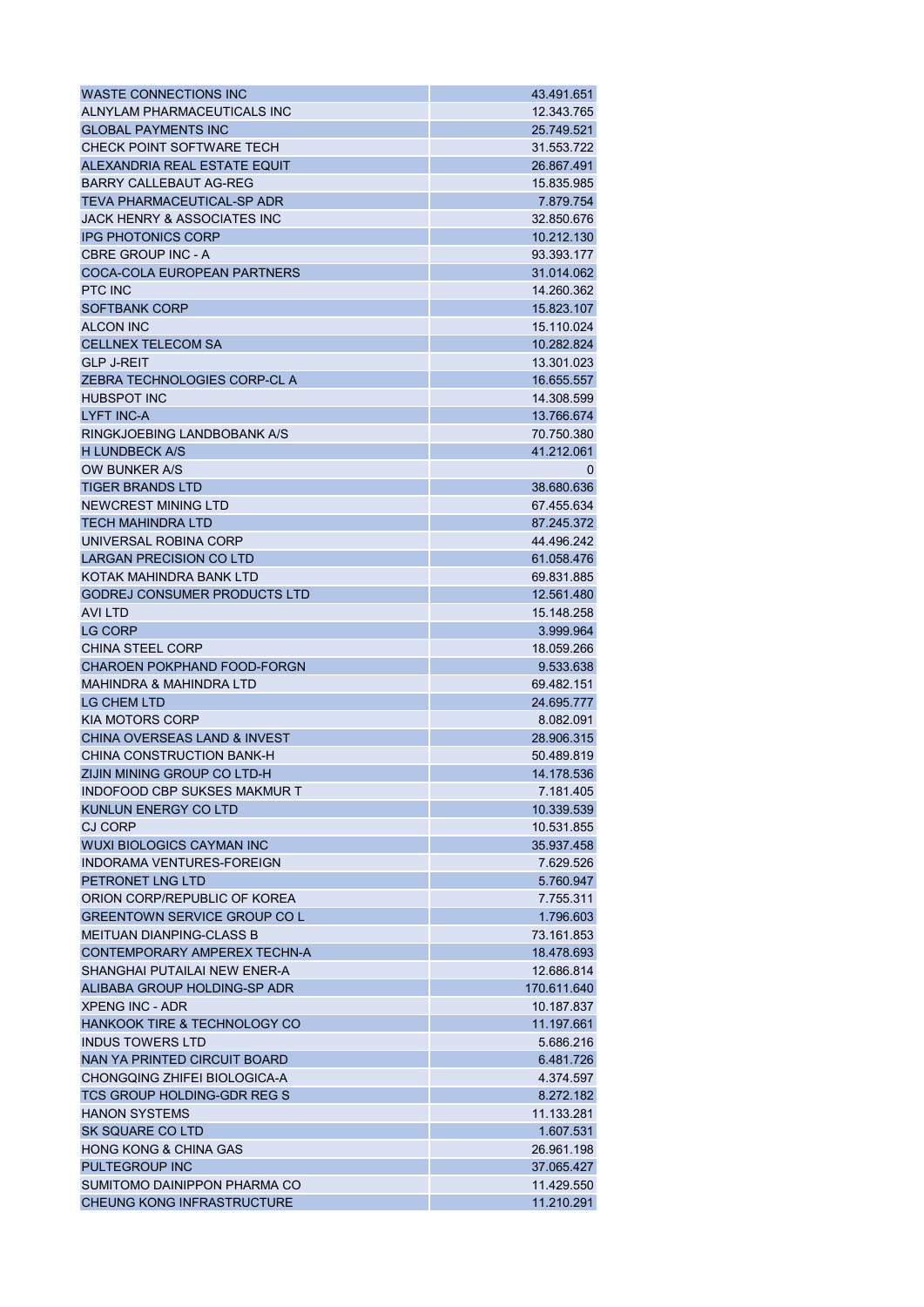| <b>TOKYO ELECTRON LTD</b>              | 61.502.364  |
|----------------------------------------|-------------|
| <b>TENARIS SA</b>                      | 21.171.315  |
| UNITED UTILITIES GROUP PLC             | 52.366.432  |
| <b>WILMAR INTERNATIONAL LTD</b>        | 23.692.956  |
| AIR LIQUIDE SA                         | 67.981.821  |
| <b>IGM FINANCIAL INC</b>               | 51.391.940  |
| <b>CISCO SYSTEMS INC</b>               | 185.233.428 |
| <b>CITRIX SYSTEMS INC</b>              | 12.871.034  |
| <b>DAVITA INC</b>                      | 20.482.754  |
| <b>STRYKER CORP</b>                    | 83.034.601  |
| AVERY DENNISON CORP                    | 55.081.895  |
| <b>AGNC INVESTMENT CORP</b>            | 18.027.407  |
| SMITHS GROUP PLC                       | 22.929.105  |
| <b>HALLIBURTON CO</b>                  | 32.195.480  |
| NOMURA REAL ESTATE MASTER FU           | 13.379.650  |
| <b>FLUTTER ENTERTAINMENT PLC</b>       | 45.959.203  |
| <b>BIO-RAD LABORATORIES-A</b>          | 90.049.585  |
| <b>BAKER HUGHES CO</b>                 | 23.087.085  |
| APOLLO GLOBAL MANAGEMENT INC           | 14.980.274  |
| <b>ENPHASE ENERGY INC</b>              | 23.649.542  |
| SNOWFLAKE INC-CLASS A                  | 41.608.882  |
| <b>PLUG POWER INC</b>                  | 12.800.083  |
| AMGEN INC                              | 96.744.811  |
|                                        |             |
| <b>SEVEN &amp; I HOLDINGS CO LTD</b>   | 17.877.380  |
| <b>SMC CORP</b>                        | 18.488.967  |
| <b>SONY CORP</b>                       | 92.267.532  |
| <b>HONG KONG EXCHANGES &amp; CLEAR</b> | 34.070.012  |
| <b>HIROSE ELECTRIC CO LTD</b>          | 9.738.292   |
| <b>FAST RETAILING CO LTD</b>           | 17.197.230  |
| <b>EXPERIAN PLC</b>                    | 28.117.103  |
| ING GROEP NV                           | 26.388.926  |
| <b>JERONIMO MARTINS</b>                | 22.101.170  |
| <b>RANDSTAD NV</b>                     | 41.034.609  |
| <b>WOLTERS KLUWER</b>                  | 28.149.150  |
| <b>GJENSIDIGE FORSIKRING ASA</b>       | 16.212.497  |
| SINGAPORE TELECOMMUNICATIONS           | 16.399.651  |
| FORTESCUE METALS GROUP LTD             | 12.705.333  |
| DASSAULT SYSTEMES SA                   | 35.285.434  |
| <b>GOODMAN GROUP</b>                   | 17.565.271  |
| <b>WESFARMERS LTD</b>                  | 25.006.412  |
| FRANCO-NEVADA CORP                     | 20.467.362  |
| <b>PROGRESSIVE CORP</b>                | 27.664.526  |
| PIONEER NATURAL RESOURCES CO           | 24.025.603  |
| <b>CROWN CASTLE INTL CORP</b>          | 40.683.943  |
| <b>LIBERTY GLOBAL PLC-A</b>            | 36.504.795  |
| <b>MOSAIC CO/THE</b>                   | 23.755.189  |
| <b>SCHWAB (CHARLES) CORP</b>           | 51.190.830  |
| SEI INVESTMENTS COMPANY                | 21.849.636  |
| UNION PACIFIC CORP                     | 73.879.179  |
| <b>VERTEX PHARMACEUTICALS INC</b>      | 27.233.011  |
| <b>WILLIAMS COS INC</b>                | 21.599.173  |
| ANALOG DEVICES INC                     | 33.631.343  |
| <b>AUTOZONE INC</b>                    | 23.020.011  |
| <b>BANK OF NEW YORK MELLON CORP</b>    | 23.217.742  |
| <b>CITIGROUP INC</b>                   | 55.353.334  |
| <b>EATON CORP PLC</b>                  | 40.430.223  |
| FIDELITY NATIONAL INFO SERV            | 33.226.693  |
| <b>KELLOGG CO</b>                      | 45.317.788  |
| <b>BANK OF MONTREAL</b>                | 38.444.713  |
| DIGITAL REALTY TRUST INC               | 21.863.409  |
| PHILIP MORRIS INTERNATIONAL            | 95.287.827  |
| <b>MSCI INC</b>                        | 21.532.827  |
| ABN AMRO GROUP NV-CVA                  | 9.194.332   |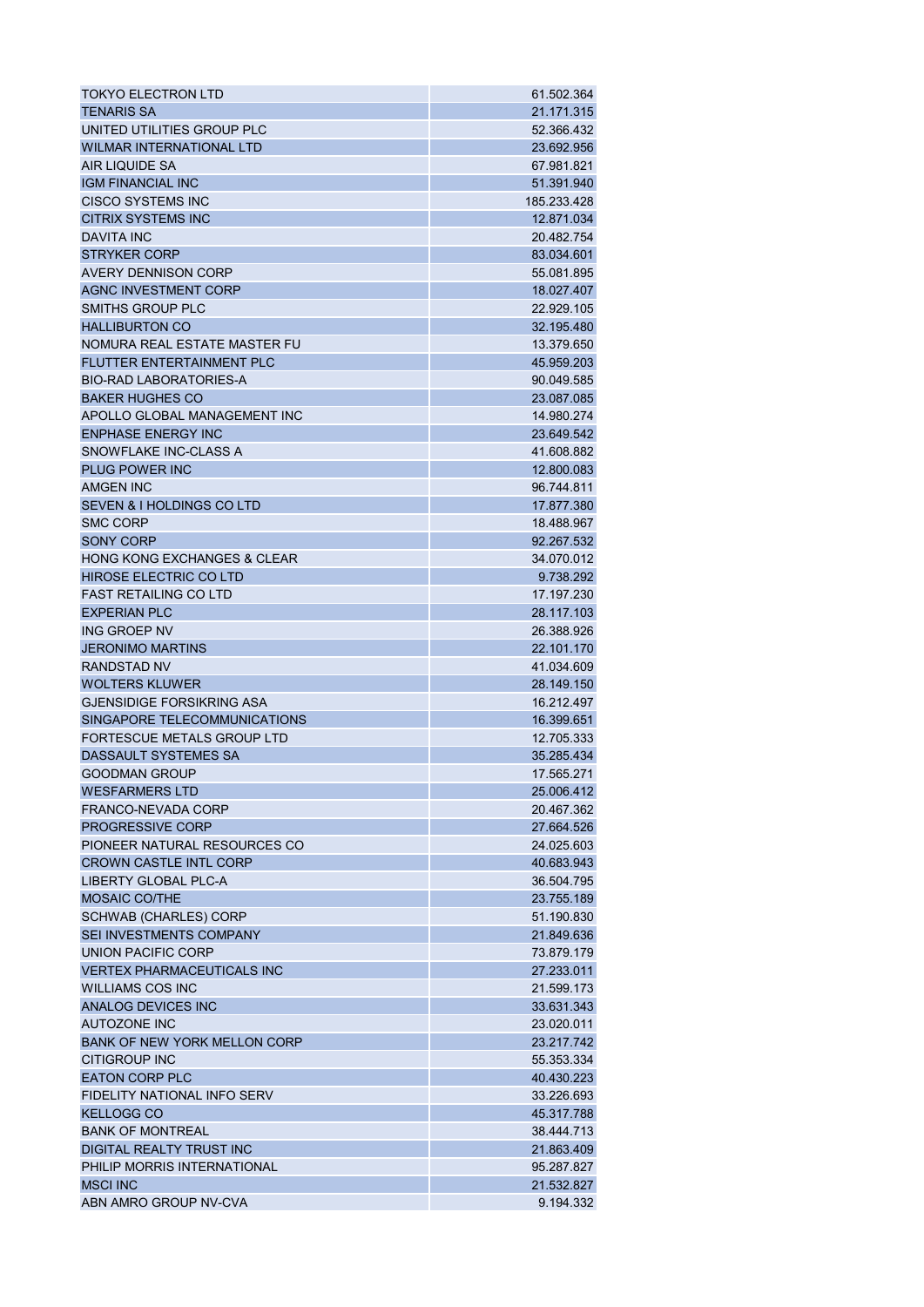| AMERICAN FINANCIAL GROUP INC          | 44.048.769              |
|---------------------------------------|-------------------------|
| <b>VEEVA SYSTEMS INC-CLASS A</b>      | 21.498.248              |
| <b>ABB LTD-REG</b>                    | 41.206.526              |
| <b>MERCARI INC</b>                    | 7.082.346               |
| MAPLETREE COMMERCIAL TRUST            | 18.274.776              |
| <b>MATCH GROUP INC</b>                | 15.106.674              |
| PELOTON INTERACTIVE INC-A             | 9.193.298               |
| <b>HELLOFRESH SE</b>                  | 12.570.182              |
| <b>DANSKE BANK A/S</b>                | 224.256.960             |
| <b>MATAS A/S</b>                      | 12.449.999              |
| <b>CHEMOMETEC A/S</b>                 | 17.408.866              |
| <b>DSV A/S</b>                        | 564.571.545             |
| ANGLOGOLD ASHANTI LTD                 | 76.484.057              |
| AGUAS ANDINAS SA-A                    | 29.525.961              |
| <b>KLABIN SA - UNIT</b>               | 98.916.403              |
| S.A.C.I. FALABELLA                    | 39.938.678              |
| <b>SEB SA-PF-2023</b>                 | 17.226.879              |
| <b>COLGATE PALMOLIVE (INDIA)</b>      | 15.342.320              |
| <b>GUARANTY TRUST HOLDING CO PL</b>   | 52.369.249              |
| SAMSUNG ELECTRONICS CO LTD            | 231.599.915             |
| <b>CENCOSUD SA</b>                    | 2.658.818               |
| NAN YA PLASTICS CORP                  | 47.708.904              |
| <b>MOBILE TELESYSTEMS-SP ADR</b>      | 14.628.993              |
| <b>RICHTER GEDEON NYRT</b>            | 15.929.962              |
| S-OIL CORP                            | 17.570.025              |
| AGRICULTURAL BANK OF CHINA-H          | 15.127.010              |
| <b>BRF SA</b>                         | 5.545.442               |
| <b>JUMBO SA</b>                       | 8.695.950               |
| <b>GRUPO AEROPORT DEL PACIFIC-B</b>   | 2.217.322               |
| <b>NASPERS LTD-N SHS</b>              | 23.516.224              |
| <b>ITAU UNIBANCO HOLDING S-PREF</b>   | 8.477.747               |
| <b>FUBON FINANCIAL HOLDING CO</b>     | 47.676.165              |
| ALDAR PROPERTIES PJSC                 | 22.385.302              |
| <b>CSPC PHARMACEUTICAL GROUP LT</b>   | 23.778.835              |
| <b>GF SECURITIES CO LTD-H</b>         | 10.431.939              |
| <b>FUYAO GLASS INDUSTRY GROUP-H</b>   | 10.120.515              |
| TINGYI (CAYMAN ISLN) HLDG CO          | 7.011.554               |
| <b>SUNNY OPTICAL TECH</b>             | 13.968.466              |
| <b>BIM BIRLESIK MAGAZALAR AS</b>      | 6.014.380               |
| EVERGREEN MARINE CORP LTD             | 14.048.462              |
| <b>VANGUARD INTERNATIONAL SEMI</b>    | 21.842.964              |
| <b>VODACOM GROUP LTD</b>              | 3.142.654               |
| <b>GRUPO FINANCIERO BANORTE-O</b>     | 20.208.441              |
| <b>MMG LTD</b>                        | 2.188.375               |
| LOGAN PROPERTY HOLDINGS CO L          | 1.678.057               |
| MAGAZINE LUIZA SA                     | 1.324.761               |
| <b>GS ENGINEERING &amp; CONSTRUCT</b> | 3.638.033               |
| <b>AUTOHOME INC-ADR</b>               | 1.331.960               |
| <b>GRUPO DE INV SURAMERICANA</b>      | 1.290.928               |
| <b>MULTICHOICE GROUP LTD</b>          | 4.877.169               |
| <b>RELIANCE INDUSTRIES LTD</b>        |                         |
| <b>COUNTRY GARDEN SERVICES HOLD</b>   | 50.750.353              |
| <b>BANK OF BEIJING CO LTD-A</b>       | 13.709.370              |
|                                       | 8.966.085<br>21.373.096 |
| <b>HINDUSTAN PETROLEUM CORP</b>       |                         |
| <b>DUBAI ISLAMIC BANK</b>             | 20.470.621              |
| S-1 CORPORATION                       | 3.745.352               |
| SHENZHEN MINDRAY BIO-MEDIC-A          | 3.022.952               |
| <b>SIBANYE STILLWATER LTD</b>         | 4.076.166               |
| <b>TOPSPORTS INTERNATIONAL HOLD</b>   | 6.453.799               |
| <b>ICICI BANK LTD</b>                 | 41.195.665              |
| <b>CHINA FEIHE LTD</b>                | 2.009.889               |
| <b>BB SEGURIDADE PARTICIPACOES</b>    | 4.520.541               |
| POLYUS PJSC-REG S-GDR                 | 13.931.430              |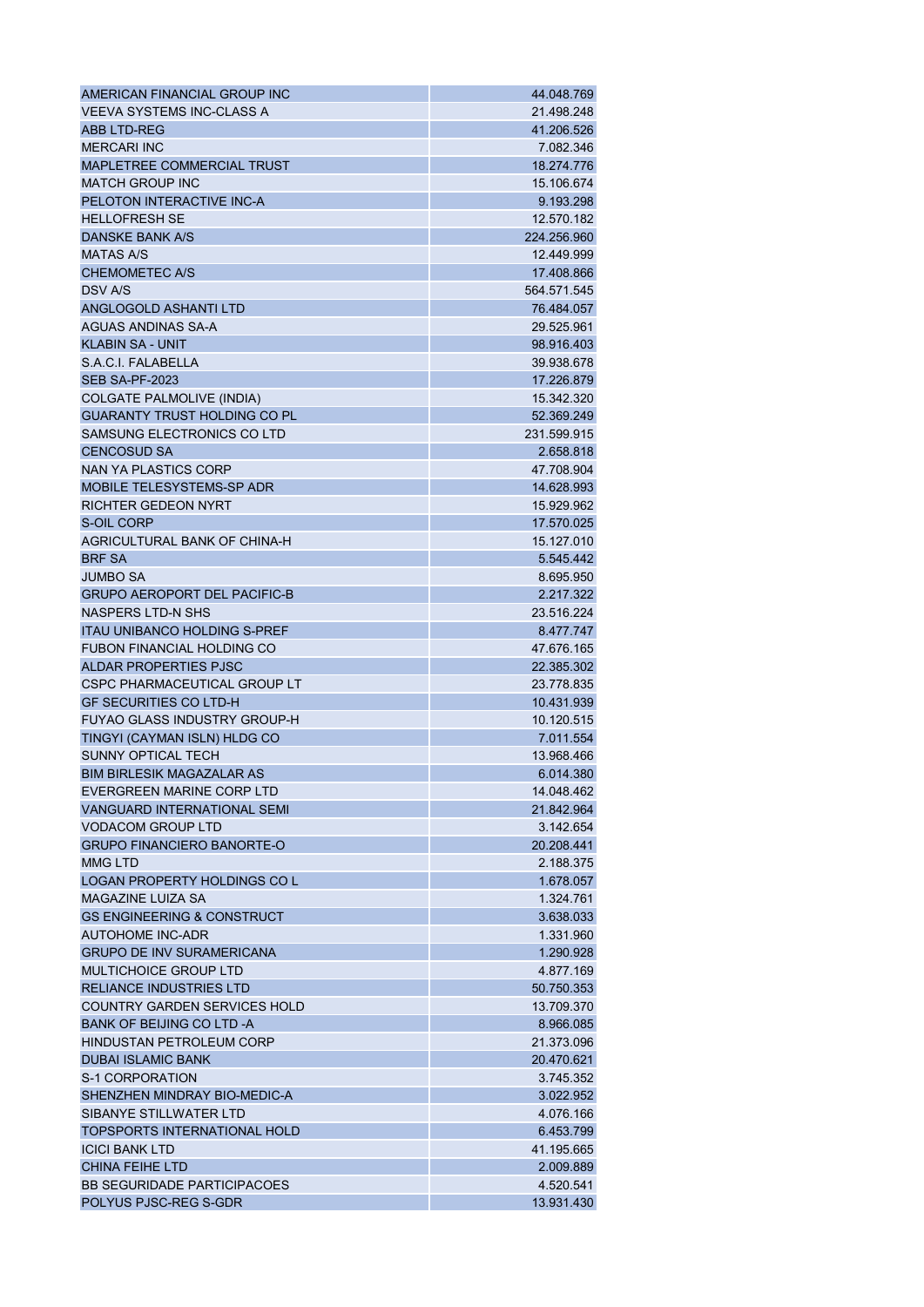| KAKAO CORP                          | 24.701.913  |
|-------------------------------------|-------------|
| 51JOB INC-ADR                       | 880.226     |
| <b>MOSCOW EXCHANGE MICEX-RTS PJ</b> | 11.681.037  |
| DIVI'S LABORATORIES LTD             | 9.896.147   |
| <b>MUTHOOT FINANCE LTD</b>          | 7.727.406   |
| <b>DELTA ELECTRONICS THAI-FORGN</b> | 1.891.370   |
| HANGZHOU OXYGEN PLANT GROU-A        | 2.696.689   |
| <b>GERDAU SA-PREF</b>               | 2.563.380   |
| PIRAMAL ENTERPRISES LTD             | 9.421.640   |
| <b>SWIRE PACIFIC LTD - CLA</b>      | 28.208.276  |
| TOYOTA TSUSHO CORP                  | 62.196.850  |
| <b>CARNIVAL CORP</b>                | 27.794.066  |
| NORTHERN TRUST CORP                 | 34.758.988  |
| <b>PEPSICO INC</b>                  | 170.123.734 |
| <b>WEYERHAEUSER CO</b>              | 142.760.003 |
| <b>ABBVIE INC</b>                   | 182.724.100 |
| ALPHABET INC-CL C                   | 816.928.613 |
| <b>WEST PHARMACEUTICAL SERVICES</b> | 92.953.428  |
| <b>CERIDIAN HCM HOLDING INC</b>     | 11.032.612  |
| AFFIRM HOLDINGS INC                 | 8.813.469   |
| ANGLO AMERICAN PLC                  | 26.663.717  |
| <b>JFE HOLDINGS INC</b>             | 24.750.926  |
| DAIKIN INDUSTRIES LTD               | 27.395.205  |
| MITSUBISHI CHEMICAL HOLDINGS        | 39.956.160  |
| MITSUBISHI UFJ FINANCIAL GRO        | 27.722.727  |
| <b>ABBOTT LABORATORIES</b>          | 110.333.522 |
| <b>CRH PLC</b>                      | 27.038.333  |
| <b>ENI SPA</b>                      | 30.634.773  |
| <b>INTESA SANPAOLO</b>              | 16.685.764  |
| SVENSKA HANDELSBANKEN-A SHS         | 35.303.722  |
| <b>VEOLIA ENVIRONNEMENT</b>         | 27.717.660  |
| <b>BANK OF NOVA SCOTIA</b>          | 41.826.618  |
| <b>ADIDAS AG</b>                    | 25.527.581  |
| DEUTSCHE LUFTHANSA-REG              | 15.670.591  |
| MUENCHENER RUECKVER AG-REG          | 22.384.663  |
| <b>REPSOL YPF SA</b>                | 15.583.958  |
| <b>COSTCO WHOLESALE CORP</b>        | 108.607.431 |
| <b>DOLLAR GENERAL CORP</b>          | 24.398.934  |
| <b>DISCOVERY INC - A</b>            | 13.158.439  |
| <b>EDWARDS LIFESCIENCES CORP</b>    | 35.859.409  |
| <b>ILLUMINA INC</b>                 | 24.105.079  |
| <b>THOMSON REUTERS CORP</b>         | 21.966.634  |
| <b>TWITTER INC</b>                  | 16.509.850  |
| <b>HILTON WORLDWIDE HOLDINGS IN</b> | 23.920.682  |
| <b>CENTENE CORP</b>                 | 45.422.181  |
| <b>ICA GRUPPEN AB</b>               | 8.574.251   |
| <b>STEEL DYNAMICS INC</b>           | 29.993.126  |
| LONZA GROUP AG-REG                  | 27.513.872  |
| <b>WELLTOWER INC</b>                |             |
| OTIS WORLDWIDE CORP                 | 18.161.742  |
|                                     | 12.058.825  |
| <b>ZSCALER INC</b>                  | 12.954.879  |
| <b>EPAM SYSTEMS INC</b>             | 16.931.780  |
| COINBASE GLOBAL INC -CLASS A        | 17.863.974  |
| ALK-ABELLO A/S                      | 42.195.857  |
| <b>SCHOUW &amp; CO</b>              | 63.747.732  |
| <b>TOPDANMARK A/S</b>               | 24.082.811  |
| PRESIDENT CHAIN STORE CORP          | 65.017.660  |
| KASIKORNBANK PCL-FOREIGN            | 87.847.704  |
| <b>INFOSYS LTD</b>                  | 69.586.379  |
| <b>MARICO LTD</b>                   | 17.493.903  |
| <b>HOLCIM LTD</b>                   | 126.310.791 |
| <b>DELTA ELECTRONICS INC</b>        | 31.837.325  |
| ANEKA TAMBANG PERSERO TBK PT        | 10.400.377  |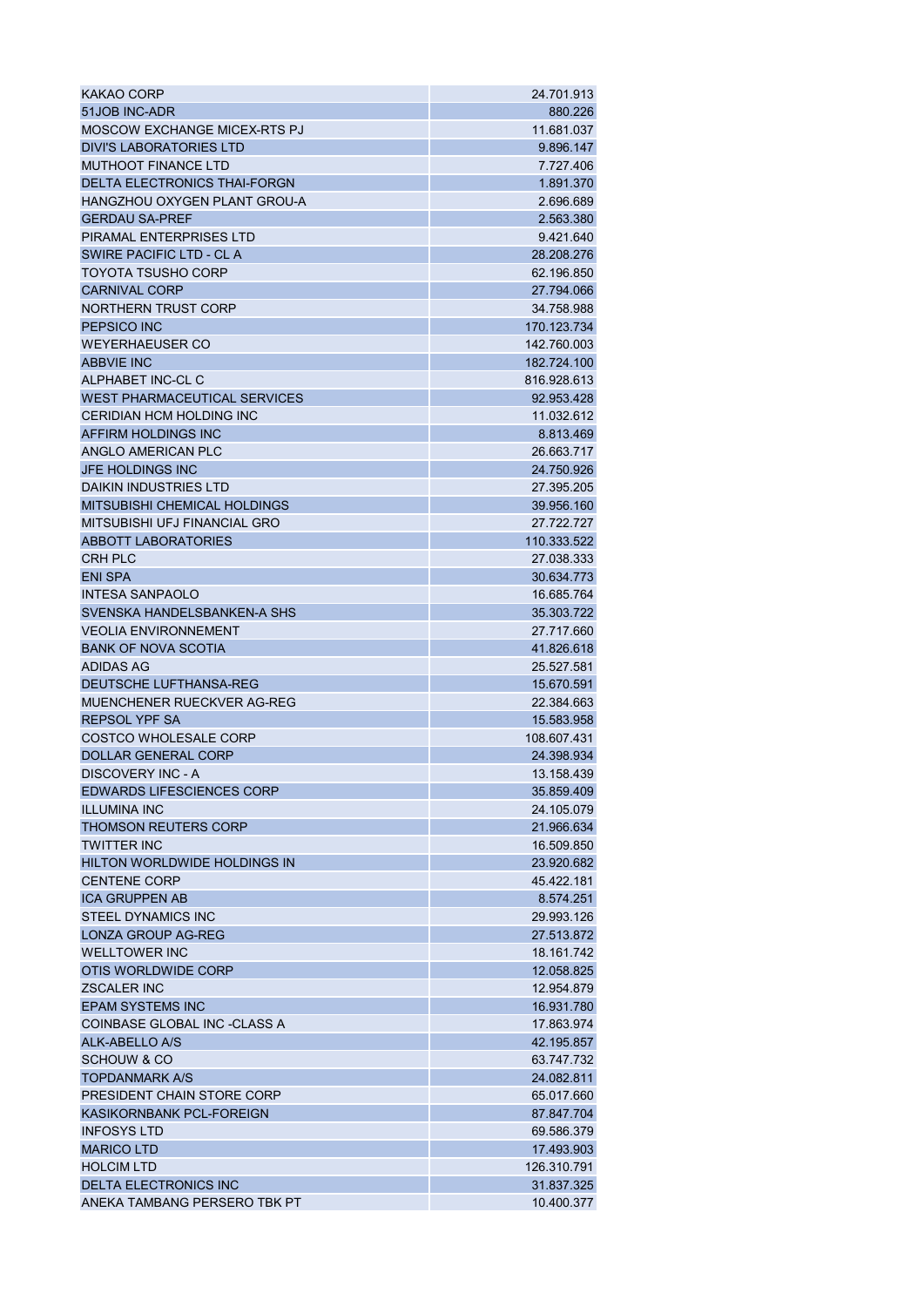| SK HYNIX INC                        | 30.591.592  |
|-------------------------------------|-------------|
| <b>KB FINANCIAL GROUP INC</b>       | 26.037.444  |
| LG HOUSEHOLD & HEALTH CARE          | 15.784.205  |
| <b>JIANGSU EXPRESS CO LTD-H</b>     | 12.559.432  |
| CHINA MEDICAL SYSTEM HOLDING        | 14.906.518  |
| <b>GOLD FIELDS LTD</b>              | 15.965.591  |
| <b>PTT PCL/FOREIGN</b>              | 22.526.967  |
| COSCO SHIPPING HOLDINGS CO-H        | 19.487.759  |
| CHINA INTERNATIONAL CAPITA-H        | 5.668.959   |
| 3SBIO INC                           | 6.288.243   |
| UNITED MICROELECTRONICS CORP        | 13.282.628  |
| <b>REALTEK SEMICONDUCTOR CORP</b>   | 19.169.441  |
| RHB BANK BHD                        | 16.572.132  |
| CELLTRION HEALTHCARE CO LTD         | 7.494.539   |
| AIRTAC INTERNATIONAL GROUP          | 9.474.550   |
| <b>JD.COM INC-ADR</b>               | 29.724.004  |
| ZHONGAN ONLINE P&C INSURAN-H        | 3.146.056   |
| XINYI SOLAR HOLDINGS LTD            | 20.056.677  |
| <b>KWG GROUP HOLDINGS LTD</b>       | 1.282.802   |
| <b>HERO MOTOCORP LTD</b>            | 13.551.964  |
| COCA-COLA FEMSA SAB DE CV           | 13.908.307  |
| <b>XIAOMI CORP-CLASS B</b>          | 18.970.251  |
| <b>BANCOLOMBIA SA-PREF</b>          |             |
|                                     | 5.647.035   |
| YIFENG PHARMACY CHAIN CO L-A        | 3.113.371   |
| ZHEJIANG HUAYOU COBALT CO-A         | 4.631.215   |
| <b>BAJAJ AUTO LTD</b>               | 9.752.405   |
| <b>JIANGSU HENGRUI MEDICINE C-A</b> | 9.292.856   |
| CHACHA FOOD CO LTD-A                | 2.817.156   |
| <b>KE HOLDINGS INC</b>              | 4.426.699   |
| <b>MUANGTHAI CAPITAL PCL-FOREIG</b> | 7.027.028   |
| <b>VIPSHOP HOLDINGS LTD - ADR</b>   | 4.567.262   |
| <b>NETEASE INC-ADR</b>              | 35.682.209  |
| DASHENLIN PHARMACEUTICAL G-A        | 2.158.736   |
| UPL LTD                             | 15.886.949  |
| JIUMAOJIU INTERNATIONAL HOLD        | 6.197.238   |
| LUZHOU LAOJIAO CO LTD-A             | 6.599.057   |
| VIA S/A                             | 607.419     |
| CHINA MERCHANTS BANK-A              | 2.754.602   |
| <b>KRAFTON INC</b>                  | 5.691.011   |
| <b>SUZUKI MOTOR CORP</b>            | 22.825.523  |
| KINTETSU GROUP HOLDINGS CO L        | 17.315.673  |
| SINGAPORE EXCHANGE LTD              | 15.731.634  |
| TELECOM CORP OF NEW ZEALAND         | 11.376.514  |
| C.H. ROBINSON WORLDWIDE INC.        | 44.994.888  |
| <b>VMWARE INC-CLASS A</b>           | 117.079.797 |
| <b>WYNN RESORTS LTD</b>             | 10.525.074  |
| <b>GOLDMAN SACHS GROUP INC</b>      | 110.698.483 |
| NORTONLIFELOCK INC                  | 42.445.352  |
| CAN APARTMENT PROP REAL ESTA        | 18.842.466  |
| NIDEC CORP                          | 27.141.542  |
| <b>HOYA CORP</b>                    | 24.831.042  |
| <b>WOOLWORTHS LTD</b>               | 16.254.129  |
| <b>WESTPAC BANKING CORP</b>         | 25.720.203  |
| <b>CAE INC</b>                      | 12.176.688  |
| <b>MAGNA INTERNATIONAL INC</b>      | 16,376.140  |
| <b>DANONE</b>                       | 19.010.953  |
| NEXTERA ENERGY INC                  | 79.076.164  |
| AMADEUS IT GROUP SA                 | 14.802.404  |
| <b>MARTIN MARIETTA MATERIALS</b>    | 17.502.238  |
| <b>ROSS STORES INC</b>              | 20.440.578  |
| <b>BLACKROCK INC</b>                | 59.491.127  |
| <b>BOSTON SCIENTIFIC CORP</b>       | 26.522.837  |
| <b>FEDEX CORP</b>                   | 30.129.677  |